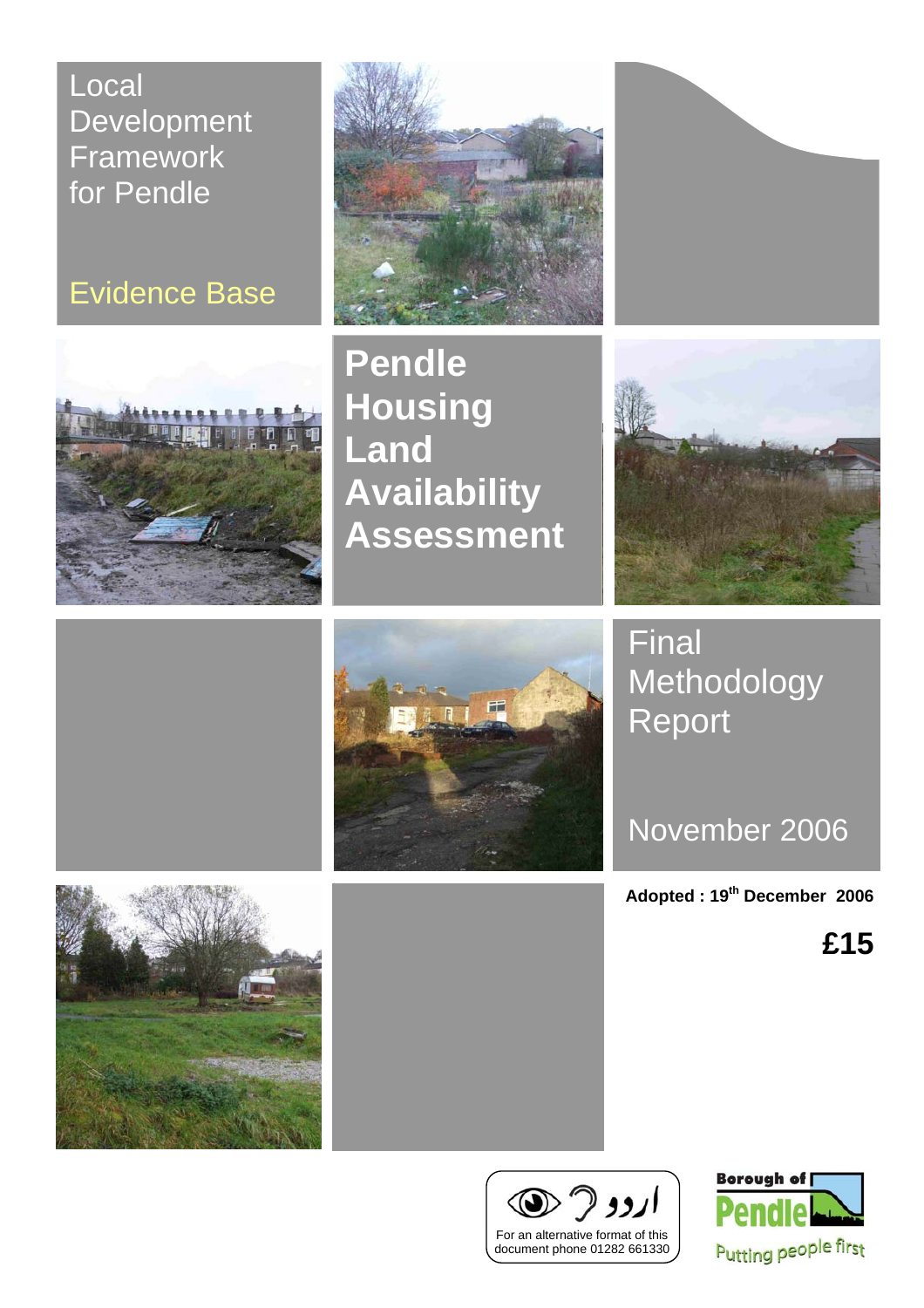## **Contents**

|    | 1. Introduction and Background            | 3  |
|----|-------------------------------------------|----|
|    | 2. Partnership Approach                   | 6  |
|    | 3. Identifying the Assessment Area        | 9  |
|    | 4. Considering the Sources of Supply      | 11 |
|    | 5. Methodology for Identifying the Supply | 15 |
|    | 6. Initial Site Filtering                 | 18 |
|    | 7. Quantifying the Supply                 | 20 |
|    | 8. Considering Developability             | 22 |
| 9. | References                                | 27 |

## **Tables**

| Table 2a – Partnership Approach | 6               |
|---------------------------------|-----------------|
| Table 4a – Sources of Supply    | 11              |
| Table 8a - Availability Factors | 22 <sub>1</sub> |
| Table 8b – Suitability Factors  | <b>23</b>       |
| Table 8c – Viability Factors    | 24              |

## **Figures**

| Figure 3a - Study Area |  |
|------------------------|--|
|------------------------|--|

## **Appendices**

|  | Appendix 1 - Methodology Consultees |  |
|--|-------------------------------------|--|
|--|-------------------------------------|--|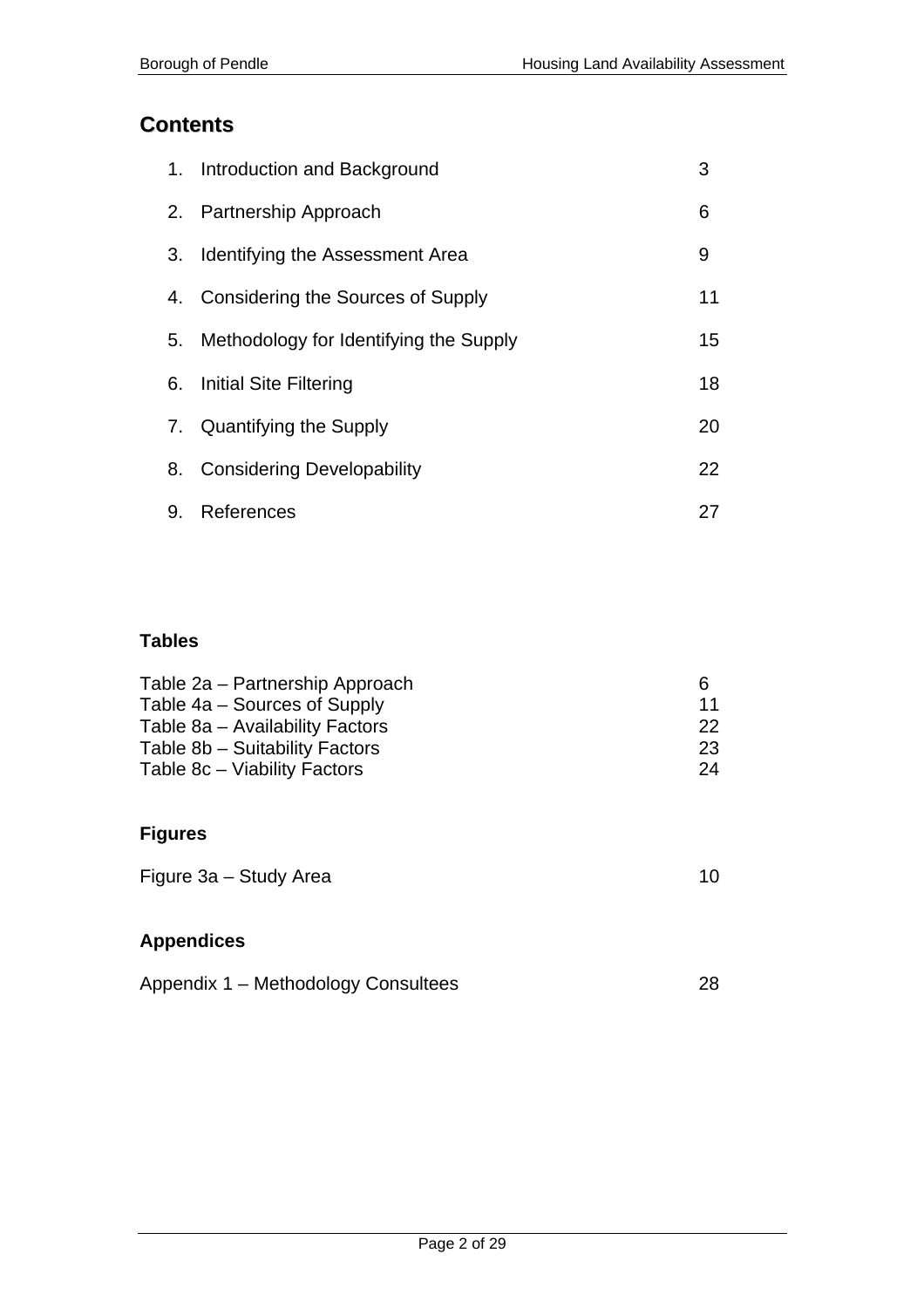## **1. Introduction and Background**

- 1.1 This report sets out the methodology and approach to be used by Pendle Borough Council in the production of a Housing Land Availability Assessment for the Pendle area of the Burnley and Pendle sub regional housing market.
- 1.2 The methodology used in this study will follow guidance contained in the draft companion guide to Planning Policy Statement 3: Housing (PPS3) *'*Housing Land Availability Assessments: Identifying appropriate land for housing<sup>1</sup> and in the North West Regional Assembly's guide 'Exploring Urban Potential for Housing'<sup>2</sup> . The study may need to adapt to any changes or updates made to the draft practice guidance by the Department for Communities and Local Government.

#### **Policy Context**

- 1.3 The Government introduced a new planning system in the Planning and Compulsory Purchase Act 2004. The new system requires local planning authorities to prepare a Local Development Framework (LDF) to replace their Local Plan. Planning Policy Statement 12: Local Development Frameworks outlines the procedures to be followed in the preparation of new planning documents. It states that *'at the earliest stage in the preparation of documents to be included in the LDF, and particularly for the preparation of the Core Strategy, the local planning authority should gather evidence about their area'<sup>3</sup> .* Based on this advice Pendle Borough Council has prepared this Draft Methodology Report on the production of a Housing Land Availability Assessment (HLAA) Study.
- 1.4 The HLAA will be prepared in a period of policy flux. The Government's new approach to planning for housing is set out in PPS3 (November 2006). The Government's key housing policy goal is *'to ensure that everyone has the opportunity of living in a decent home, which they can afford, in a community where they want to live'4 .* In order to achieve this objective Regional Spatial Strategies and LDFs need to set out the level of housing provision to reflect local circumstances.

 $\overline{a}$ 

<sup>&</sup>lt;sup>1</sup> Housing Land Availability Assessments: Identifying appropriate land for housing development. Draft practice guidance, ODPM, 2005.<br><sup>2</sup> Evrleting Uthen Petert

Exploring Urban Potential for Housing, the Guide. NWRA, 2003.

<sup>&</sup>lt;sup>3</sup> Planning Policy Statement 12 Local Development Frameworks. ODPM, 2004.

<sup>4</sup> Planning Policy Statement 3 (PPS3) Housing. DCLG, 2006.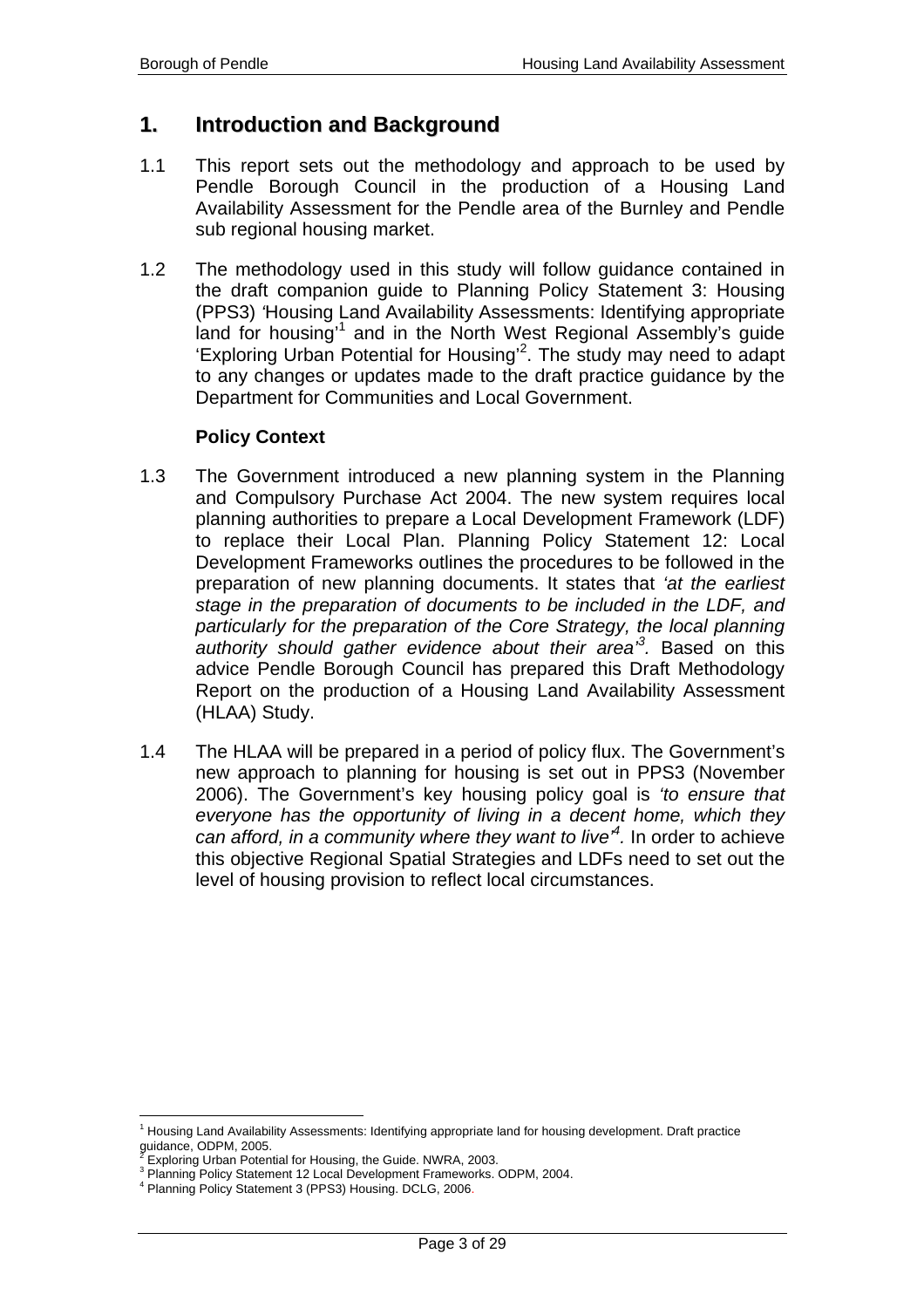- 1.5 PPS3 requires Local Planning Authorities to set out policies and strategies for delivering the level of housing provision, including identifying broad locations and specific sites that will enable continuous delivery of housing for at least 15 years, taking account of the level of housing provision set out in the Regional Spatial Strategy.
- 1.6 In order to achieve these requirements, PPS3 advocates that Strategic Housing Land Availability Assessments are undertaken. Such assessments will provide a list of sites which can then be assessed through the plan making process to determine their developability and their potential for inclusion as an allocation in the LDF.
- 1.7 PPS3 requires Local Planning Authorities to manage the identified supply of land to ensure that a continuous five year supply of deliverable sites in maintained i.e. at least enough sites to deliver the housing requirements over the next five years of the housing trajectory.
- 1.8 At a regional level the submission draft Regional Spatial Strategy for the North West (January 2006) provides the strategic planning policy context. Policy L4 – Regional Housing Provision states that the results of up-to-date sub regional housing assessments and Urban Potential Studies, prepared in accordance with the guidance in the regional methodology 'Exploring the Urban Potential for Housing' should be used to inform the allocation of specific sites.
- 1.9 In Pendle the Local Development Scheme indicates that the production of the evidence base for the Core Strategy and Land Use Allocations Development Plan Documents (DPDs) is timetabled to end in March 2007. It is therefore essential that an up-to-date sub regional housing land availability assessment for the Pendle area of the sub regional housing market is prepared in order to inform the policy base of these DPDs.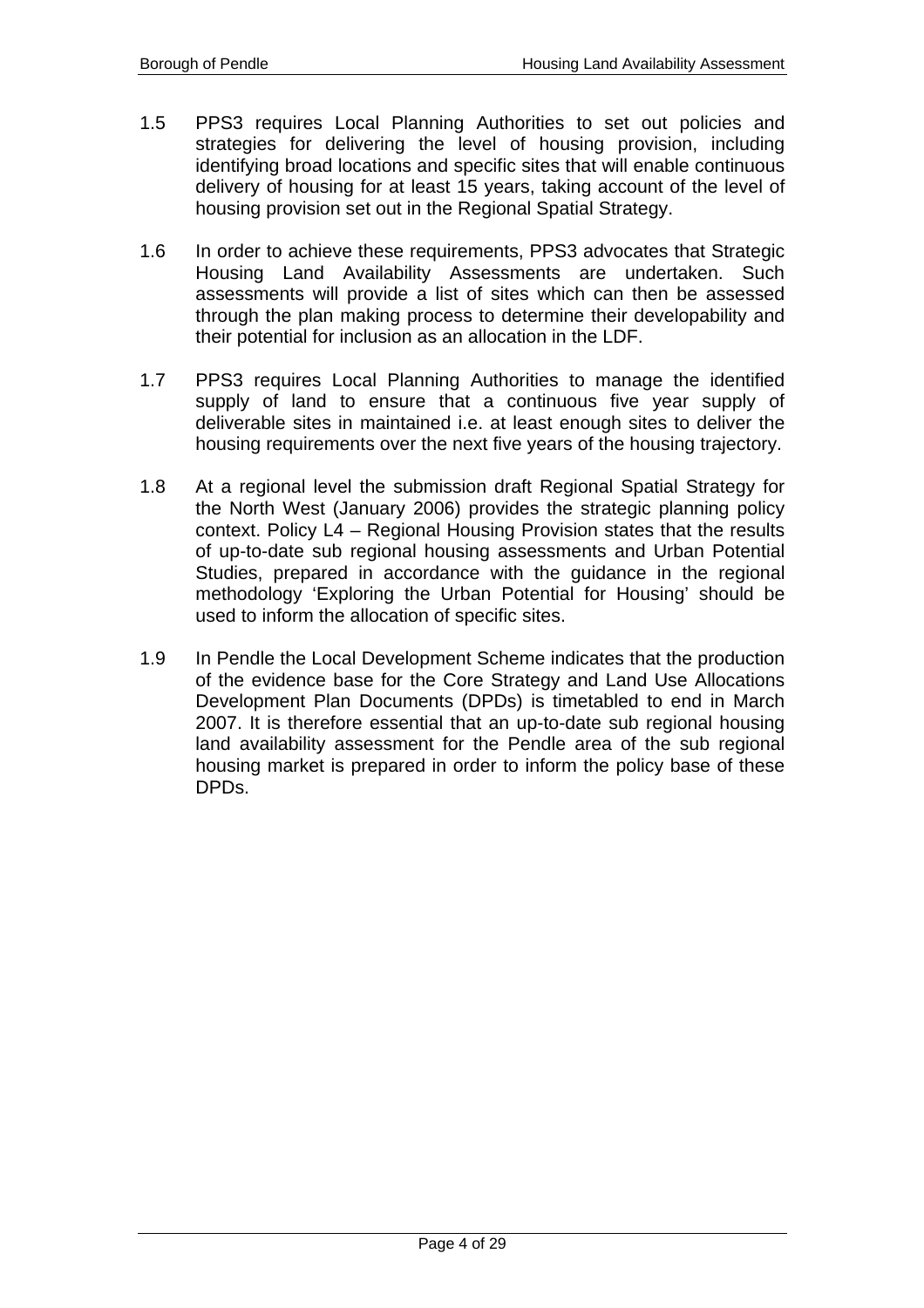#### **Study Aims and Objectives**

1.10 There are a number of aims and objectives, which this study will address:

#### **Aims**

- To identify buildings and land that have development potential for housing.
- To assess the level of housing provision of the identified land and buildings
- To evaluate past trends for some of the sources of supply in order to determine the likely future implementation rates.
- To assess the developability of the sites by identifying constraints and sustainability issues that might make the site unavailable and/or unviable and/or unsuitable for development.
- To incorporate the findings of the annual Housing Land Monitoring Report in terms of the supply of new dwellings.

#### **Objectives**

- To provide a robust evidence base for the production of the Core Strategy and Land Use Allocations DPDs.
- To establish a rank of sites in terms of their developability in order to determine whether they are suitable for inclusion as allocations for the first five years of the Land Use Allocations DPD.
- To aid the regional planning body (North West Regional Assembly) in their work to determine the future level of housing provision and distribution in the region.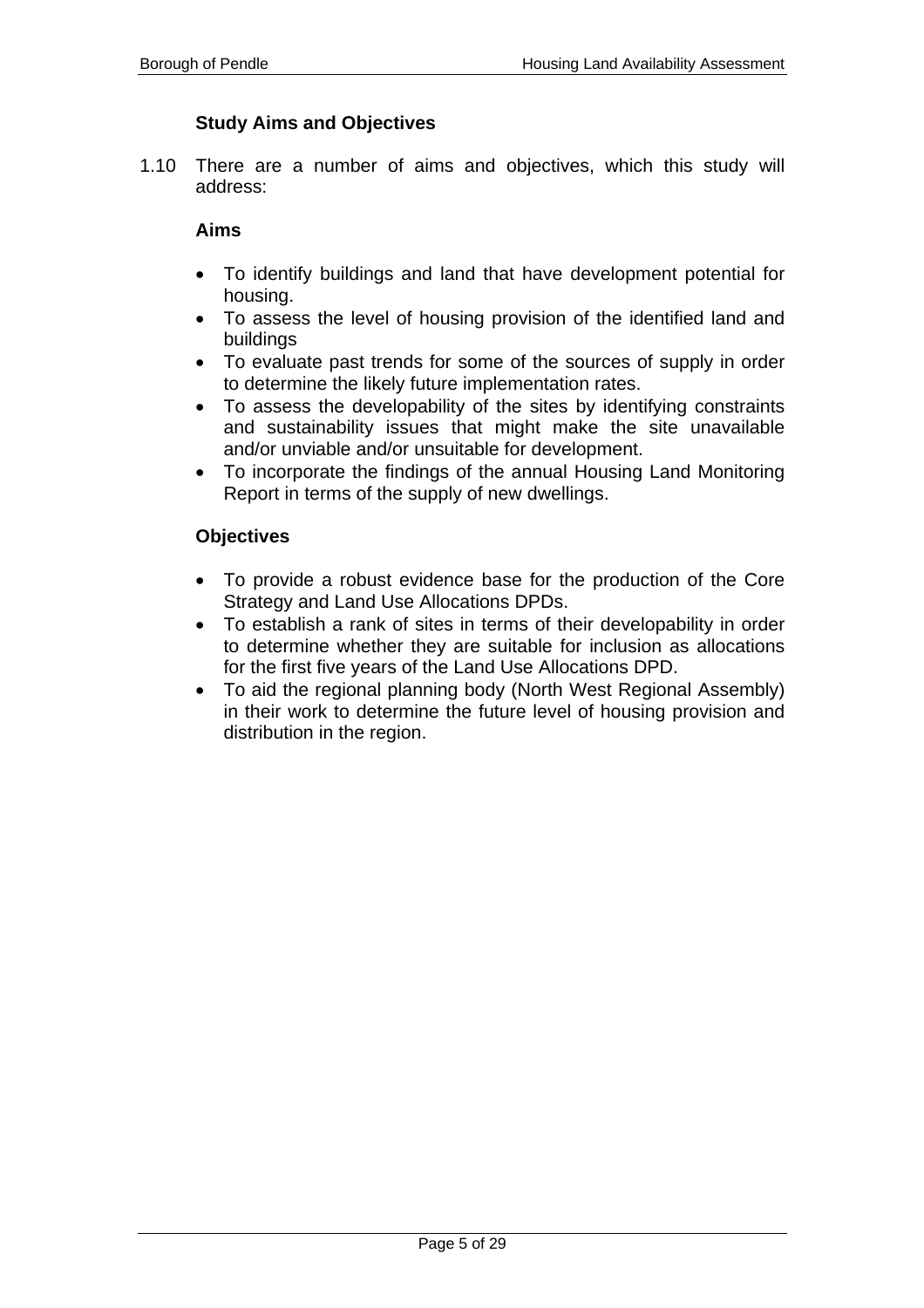## **2. Partnership Approach**

- 2.1 The draft guidance recommends that local authorities should work in partnership with all interested parties in the production of the Housing Land Availability Assessment (HLAA). It is recognised that a number of people can provide valuable information and input at all levels of the process.
- 2.2 The Pendle HLAA will form part of the wider HLAA for the Burnley and Pendle sub regional housing market area. Although a sub regional partnership is the preferred approach for undertaking the assessment, Pendle Borough Council and Burnley Borough Council can undertake individual assessments of their areas following an agreed methodology. The draft HLAA guidance accepts this as a reasonable approach stating that *'it is critical that the methodology and outputs are consistent with those assessments undertaken in the rest of the subregional housing market area'5 .* The draft guidance also states that *'sites are fixed and so the geographical scale at which the assessments are carried out should not matter'<sup>6</sup>* and accepts that local authorities can undertake individual assessments.
- 2.3 The participation of representatives of the local community and other interested parties in the preparation of this study will contribute towards the informal consultation, required by Regulation  $25^7$ , on the Core Strategy and Land Use Allocations DPDs which will make up part of the Pendle LDF.
- 2.4 A partnership approach will, where appropriate, be used to aid the production of this study. Further details of partnership working at specific stages is included in later sections of this Draft Methodology Report. The stages where partnership working will apply are summarised in Table 2a below.

| <b>Stage</b>                 | <b>Partners</b>                                                                                                          | <b>How involved?</b>                                                                                                                                             |
|------------------------------|--------------------------------------------------------------------------------------------------------------------------|------------------------------------------------------------------------------------------------------------------------------------------------------------------|
| Preparing the<br>Methodology | <b>Borough Councillors</b>                                                                                               | To agree the methodology for the<br>production of the HLAA.                                                                                                      |
|                              | <b>Burnley Borough</b><br>Council                                                                                        | To agree the methodology for the<br>production of the HLAA.                                                                                                      |
|                              | <b>Local Plan Objectors</b><br>who questioned the<br>methodology of the<br><b>Pendle Urban Potential</b><br>Study, 2005. | To establish agreement with<br>previous objectors to ensure that<br>the methodology is robust and to<br>reduce the potential for objections<br>at a later stage. |

#### **Table 2a – Partnership Approach**

 5 Housing Land Availability Assessments: Identifying appropriate land for housing development. Draft practice guidance, ODPM, 2005.<br><sup>6</sup> Unusing Land Availabili

Housing Land Availability Assessments: Identifying appropriate land for housing development. Draft practice

guidance, ODPM, 2005. 7 The Town and Country Planning (Local Development) (England) Regulations 2004. ODPM, 2004.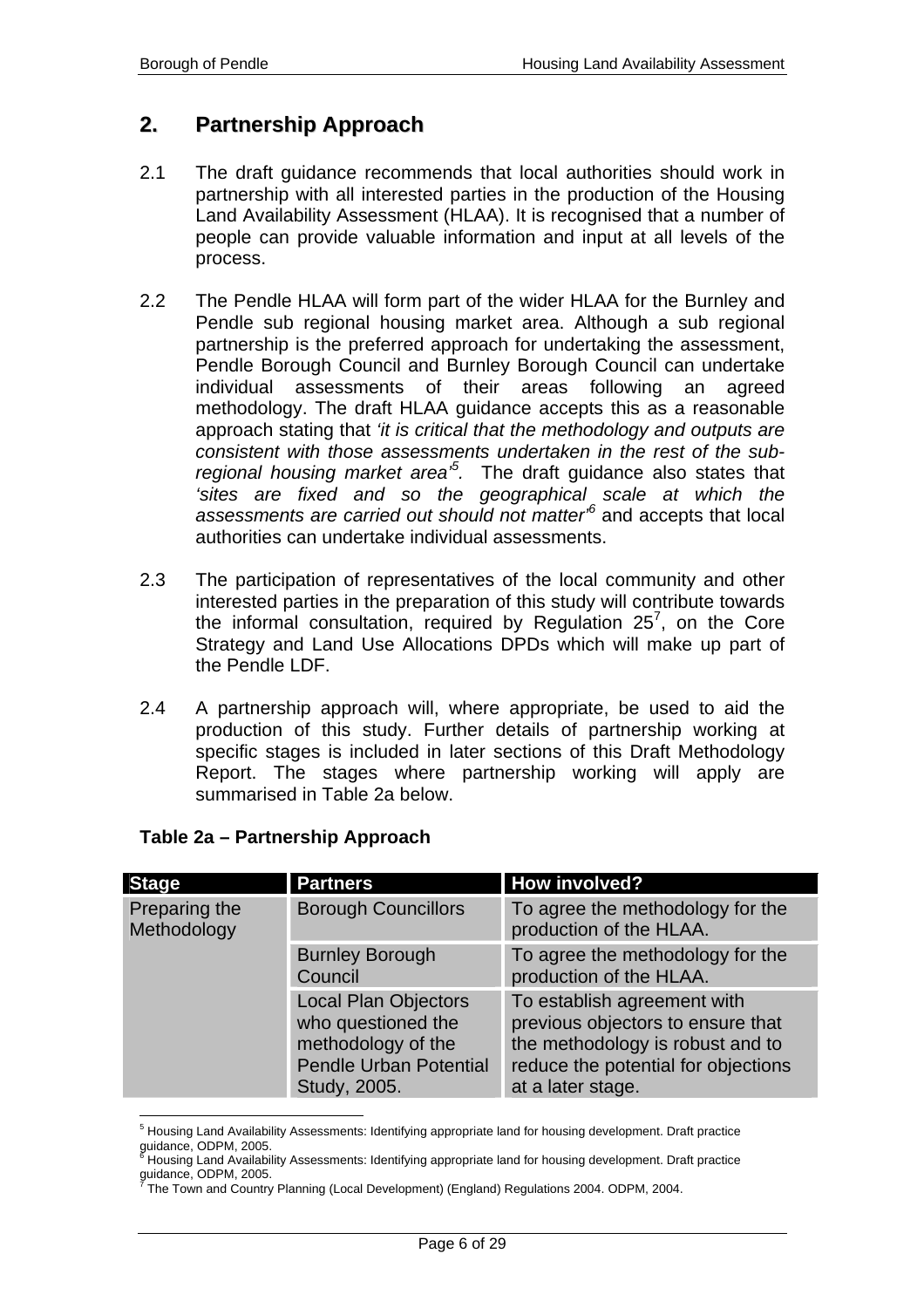| <b>Stage</b>                                          | <b>Partners</b>                                                                                                   | How involved?                                                                                                                                                                                                                                                                                                                          |
|-------------------------------------------------------|-------------------------------------------------------------------------------------------------------------------|----------------------------------------------------------------------------------------------------------------------------------------------------------------------------------------------------------------------------------------------------------------------------------------------------------------------------------------|
|                                                       | Other interested parties                                                                                          | A web based consultation will be<br>used to allow interested parties to<br>comment on this Draft Methodology<br>report.                                                                                                                                                                                                                |
| <b>Identifying Sites</b><br>(Comprehensive<br>Survey) | <b>Council Planning</b><br><b>Officers</b>                                                                        | Planning Officers will undertake a<br>comprehensive desk based search<br>of the Borough to identify all<br>potential sites for inclusion in the<br>study.                                                                                                                                                                              |
|                                                       | Other interested parties                                                                                          | A web based consultation will be<br>used to allow any other interested<br>parties to put forward sites for<br>consideration. Blank maps will be<br>placed on the website to assist with<br>site identification.                                                                                                                        |
| <b>Initial Site</b><br><b>Filtering</b>               | <b>Council Officers and</b><br>Member working group<br>appointed by the<br>Executive                              | Planning Officers and appointed<br>Councillors will consider the initial<br>site search results. Those sites with<br>obvious constraints will be removed.<br>A list of sites excluded from the<br>unconstrained potential will be<br>made available to view.                                                                           |
|                                                       | All Pendle Borough<br>Councillors                                                                                 | After the initial site filtering maps will<br>be sent out to all Local Authority<br>Councillors to enable them to<br>provide specific information about<br>suggested (possible) sites and<br>identify any further sites which may<br>have been omitted.                                                                                |
|                                                       | Parish and Town<br>Councils                                                                                       | Parish Councils have a large local<br>knowledge base for their Parish.<br>After the initial site filtering maps will<br>be sent out to each of the relevant<br>Parish Councils to enable them to<br>provide specific information about<br>suggested (possible) sites and<br>identify any further sites which may<br>have been omitted. |
| Quantifying the<br><b>Supply</b>                      | Local Developers,<br>Landowners, Estate<br>Agents, Development<br>Control Manager,<br><b>Conservation Officer</b> | A forum style meeting will be used<br>to help determine yield on a sample<br>of sites. A design template<br>approach will be used to determine<br>density.                                                                                                                                                                             |
| Determining<br><b>Developability</b>                  | Local Developers,<br>Landowners, Estate<br>Agents, Councillors,<br>Parish Councils,                               | Consultation with these groups and<br>individuals will be used to help<br>identify any potential constraints on<br>the sites.                                                                                                                                                                                                          |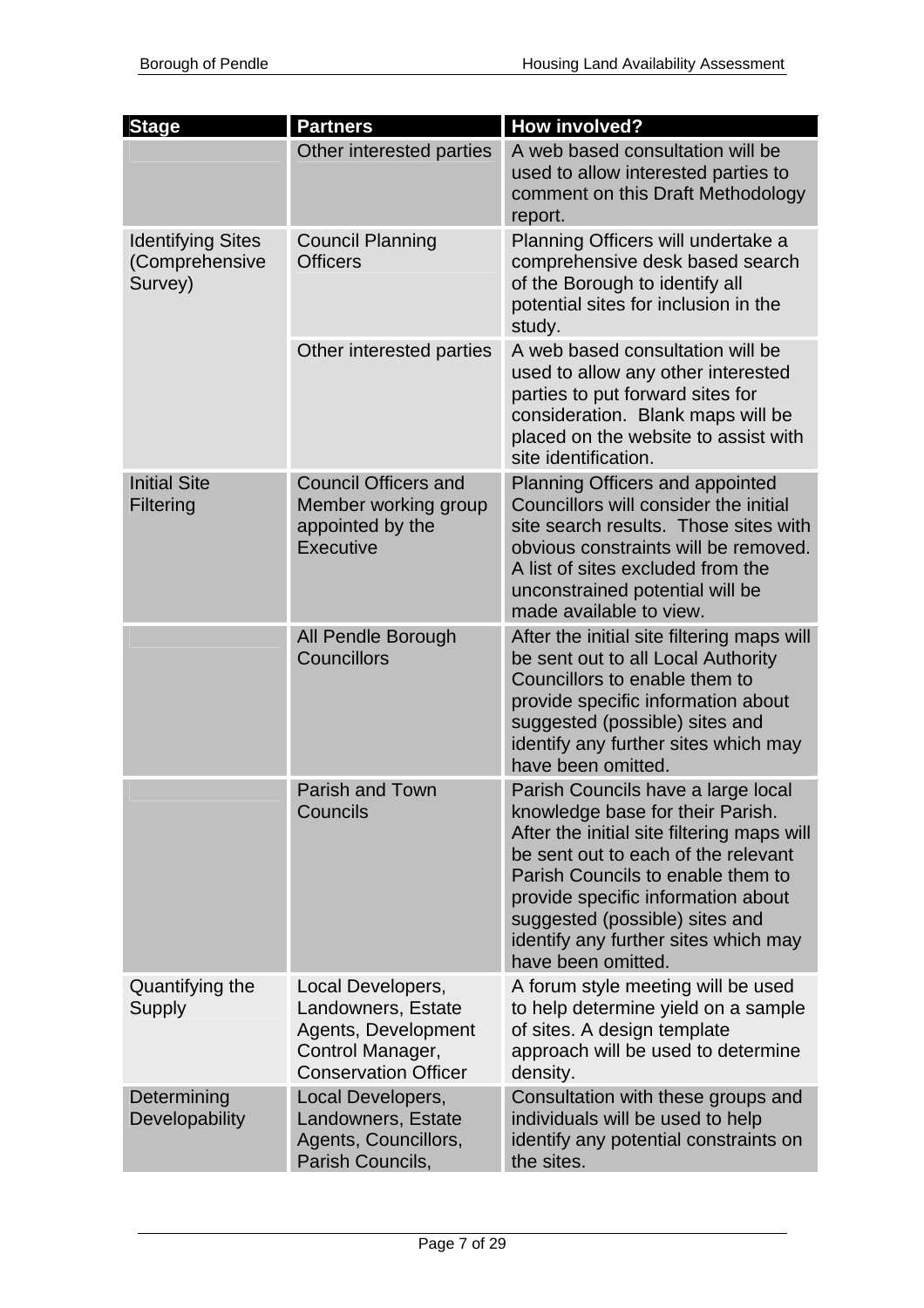| <b>Stage</b>                       | <b>Partners</b>                                                                                                                              | How involved?                                                                                                             |
|------------------------------------|----------------------------------------------------------------------------------------------------------------------------------------------|---------------------------------------------------------------------------------------------------------------------------|
|                                    | <b>Contaminated Land</b><br>Officer, Estates<br>Manager, Highways<br>Manager, Development<br>Control Manager,<br><b>Conservation Officer</b> |                                                                                                                           |
| Preparing the<br>draft study       | <b>Borough Councillors</b>                                                                                                                   | Borough Councillors to agree the<br>draft study for consultation.                                                         |
| Consultation on<br>the draft Study | All interested parties                                                                                                                       | An open consultation on the draft<br>study. The document will be<br>available to view and comment<br>online and on paper. |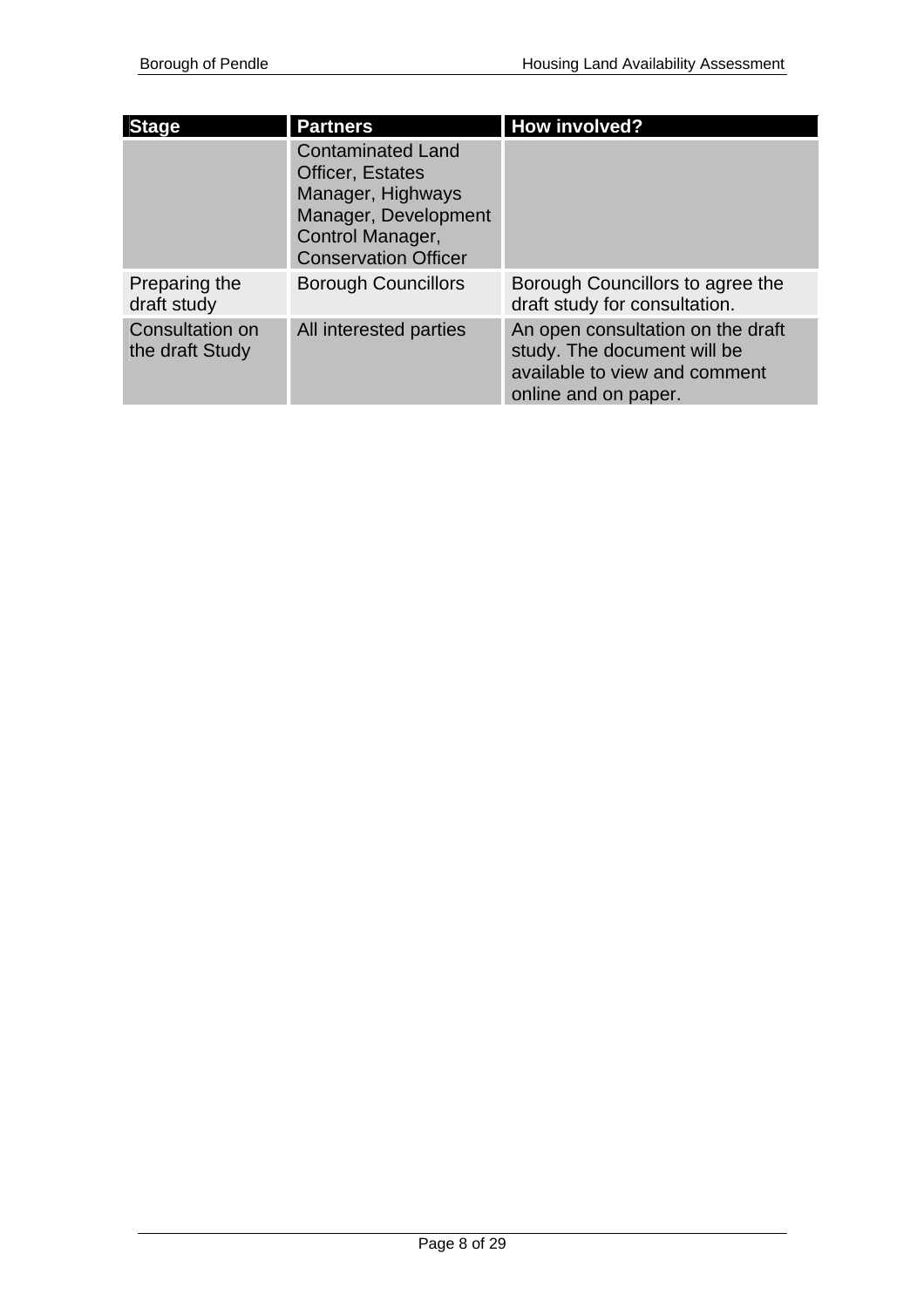### **3. Identifying the Assessment Area**

- 3.1 In order to assess the housing land supply it is first necessary to identify the areas which should be included in the study. Appropriate study area boundaries should be determined.
- 3.2 The draft guidance on Housing Land Availability Assessments (HLAA) states that all settlements where housing could be provided should be included within the assessment. A wide range of settlement types can contribute to sustainable development.
- 3.3 The draft guidance recommends that the defined settlement boundaries from the Local Plan can be used as the study area boundaries. It states that if the Local Plan is out of date then the boundaries should be revisited. In Pendle, the Replacement Local Plan (2001-2016) was adopted in May 2006, therefore the plan can be considered up-to-date. The settlement boundaries have been scrutinised through two formal rounds of public consultation and a Public Local Inquiry. They can therefore be considered robust for use within this study and are saved in the Replacement Pendle Local Plan (2001-2016) for 3 years.
- 3.4 Taking this advice into account, in Pendle those settlements with a defined settlement boundary in the Replacement Pendle Local Plan (2001-2016) are included within the assessment. Figure 3a presents the defined area boundaries for each settlement. The following list identifies those settlements:
	- Barley
	- Barnoldswick
	- Barrowford
	- Blacko
	- Brierfield
	- Briercliffe (Burnley)
	- Colne
	- Crow Trees (Roughlee)
	- Earby
	- Fence and Wheatley Lane
	- **Foulridge**
	- Heald Wood (Burnley)
	- Higham
	- Kelbrook
	- Laneshaw Bridge
	- Nelson
	- Newchurch-in-Pendle
	- Roughlee
	- Salterforth
	- Sough
	- Spen Brook
	- Trawden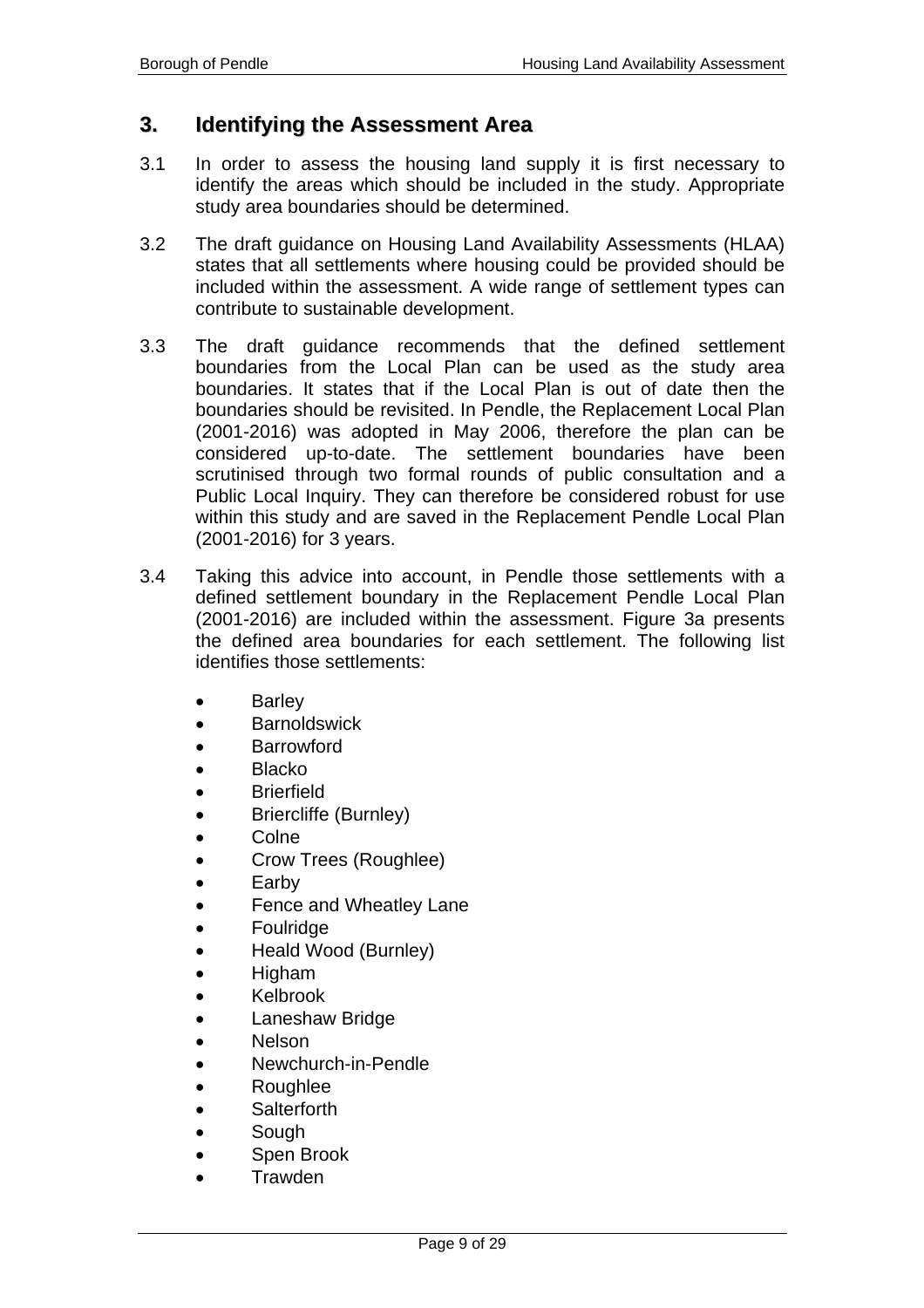**Pendle Local Development Framework** 

Evidence Base





 $\mathbb{A}^{\circ}$ Ò Figure 3a - Study Area Key Study Area Boundary

Scale 1:46,000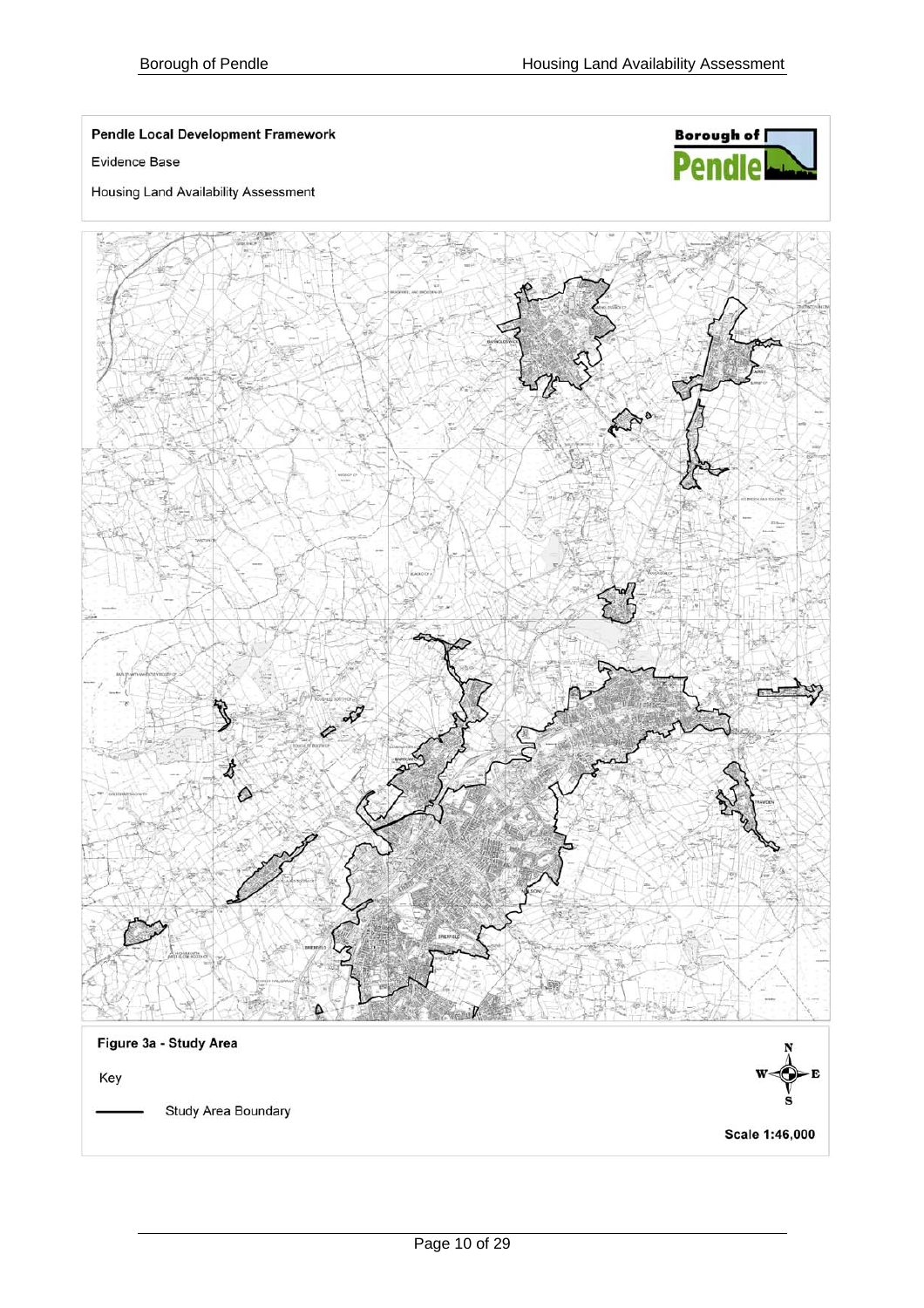## **4. Considering the Sources of Supply**

- 4.1 Both the draft guidance on Housing Land Availability Assessments and the North West Regional Assembly guide on Urban Potential Studies identify a number of potential sources of housing supply, which should be considered in assessments.
- 4.2 Table 4a presents these sources and identifies the method which will be used to collect data for these sources. The draft guidance states that as many sites as possible and all options should be considered initially, however, in Pendle, circumstances exist that some of the sources of supply are not relevant or appropriate for inclusion within the assessment. A justification for the inclusion or non-inclusion of each source of supply is included in the 'comments' column.
- 4.3 The sources of supply are divided into three broad categories:
	- Sources within existing housing stock
	- Brownfield land
	- Other sources
- 4.4 The draft guidance states that *'these sources of supply will not all be capable of inclusion in the site allocation development plan document. Some of these sources are better suited for identification as broad areas for future development (in the Core Strategy) or to contribute to determining a realistic windfall allowance'<sup>8</sup> .* Table 4a identifies, in the 'suitable role' column, which of the following elements each source will contribute to:
	- An allocation
	- Identification of a broad area
	- Informing a windfall allowance

| <b>Source of</b><br>supply            | <b>Data</b><br>collection<br>methods                      | <b>Comment</b>                                                                                                             | <b>Suitable</b><br>role                                  |
|---------------------------------------|-----------------------------------------------------------|----------------------------------------------------------------------------------------------------------------------------|----------------------------------------------------------|
|                                       | Sources in existing housing stock                         |                                                                                                                            |                                                          |
| Subdivision of<br>existing<br>housing | Past trend data<br>- Housing Land<br>Monitoring<br>Report | A past trends approach using<br>planning approvals is to be used<br>as subdivisions cannot be<br>identified on the ground. | This source<br>will inform<br>the windfall<br>allowance. |
| <b>Flats over</b><br>shops            | Past trend data<br>- Housing Land<br>Monitoring<br>Report | A past trends approach using<br>planning approvals is to be used<br>as flats over shops cannot be<br>identified easily.    | This source<br>will inform<br>the windfall<br>allowance. |

#### **Table 4a – Sources of Supply**

enderstyle and Availability Assessments: Identifying appropriate land for housing development. Draft practice<br>Butling Land Availability Assessments: Identifying appropriate land for housing development. Draft practice guidance, ODPM, 2005.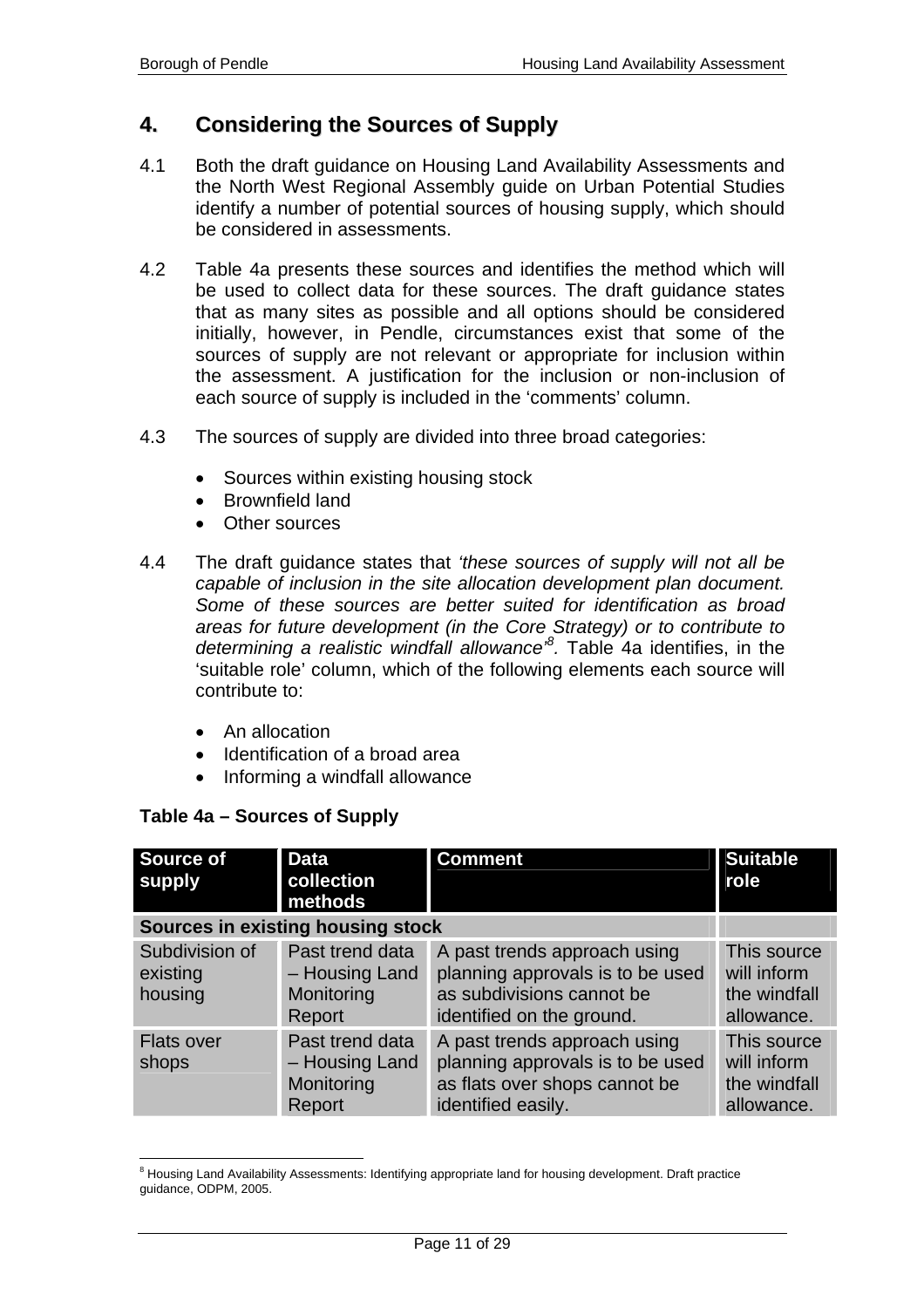| <b>Source of</b><br>supply              | <b>Data</b><br>collection<br>methods                                                                                                   | <b>Comment</b>                                                                                                                                                                                                                                                                                                                                                                                                                                                                                  | <b>Suitable</b><br>role                                          |
|-----------------------------------------|----------------------------------------------------------------------------------------------------------------------------------------|-------------------------------------------------------------------------------------------------------------------------------------------------------------------------------------------------------------------------------------------------------------------------------------------------------------------------------------------------------------------------------------------------------------------------------------------------------------------------------------------------|------------------------------------------------------------------|
| <b>Empty homes</b>                      | Information will<br>be obtained<br>from the<br><b>Housing Market</b><br><b>Renewal team</b><br>and from<br><b>Council Tax</b><br>data. | Empty homes can provide a<br>significant source of supply. In<br>Pendle there are some areas<br>with high concentrations of<br>empty homes. The assessment<br>will provide an overall figure for<br>the supply of empty homes in<br>the Borough. However, as there<br>are a number of areas where the<br>concentration of vacant<br>properties is high, caution must<br>be applied to the Borough wide<br>figure as it may reflect a<br>distorted view.                                         | <b>Broad</b><br>locations.                                       |
| Intensification<br>of existing<br>areas | Comprehensive<br>Survey and<br>past trend data<br>- Housing Land<br>Monitoring<br>Report                                               | The intensification of existing<br>areas includes the development<br>of redundant garage courts and<br>large gardens. It is usually<br>associated with low density<br>housing areas. In Pendle most<br>of the housing stock is in the<br>form of terraces at high<br>densities.<br>Only redundant garages will be<br>considered in the site search.<br>The development of large<br>gardens will be considered<br>through the windfall allocation<br>and a past trends approach will<br>be used. | Allocations,<br>broad<br>locations<br>and windfall<br>allowance. |
| Redevelopment<br>of existing<br>housing | Not to be<br>considered as a<br>source of<br>supply                                                                                    | This source of supply is not to<br>be considered in the study as<br>the housing allocation in the<br>submitted draft Regional Spatial<br>Strategy for the North West is<br>net of clearance and<br>replacement. Any provision of<br>housing through this source<br>does not count towards the<br>overall allocation figure for<br>Pendle and would therefore<br>complicate the Housing Land<br><b>Availability Assessment.</b>                                                                  | N/A                                                              |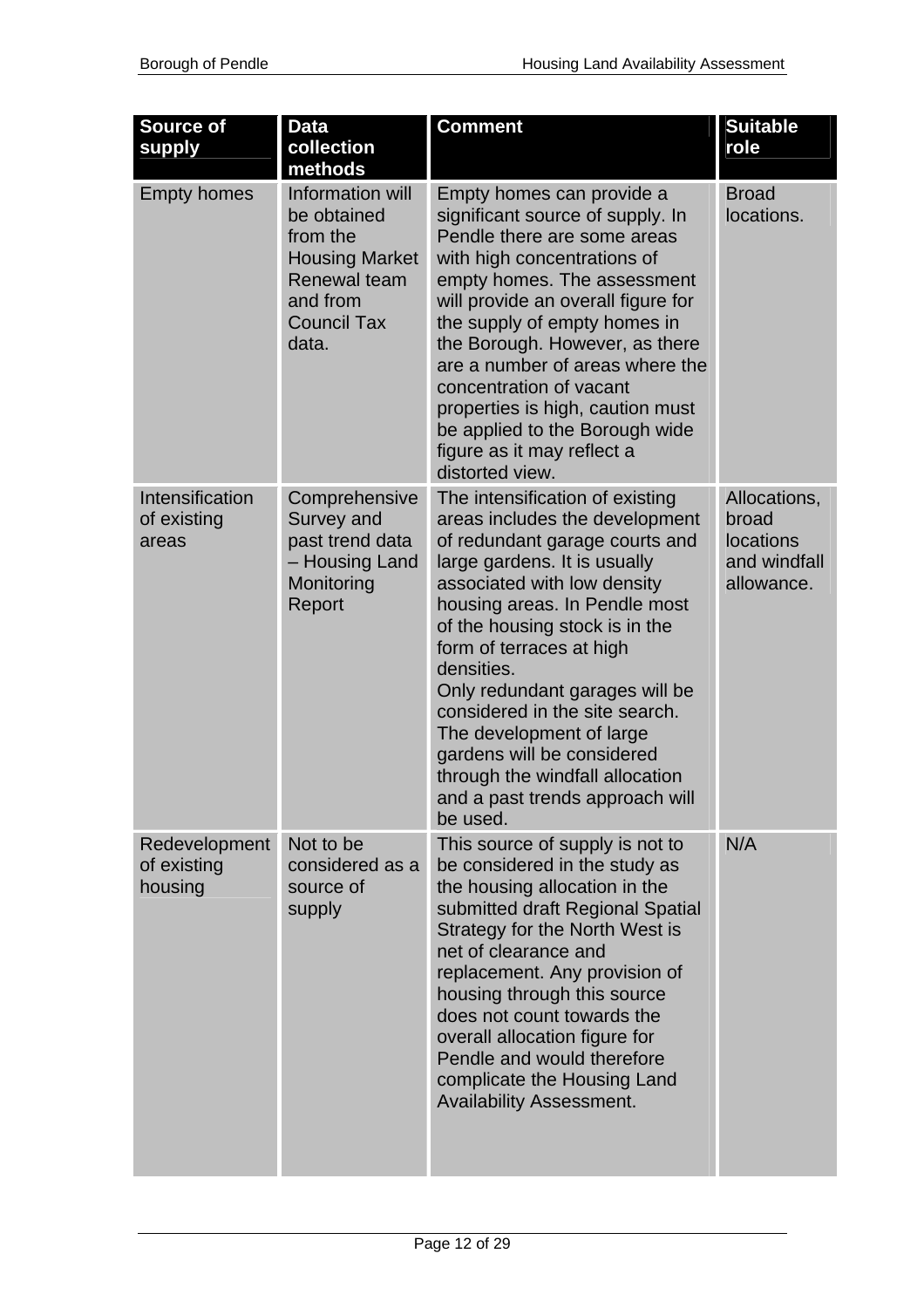| <b>Source of</b><br>supply                                                               | <b>Data</b><br>collection<br>methods                                                                                                                             | <b>Comment</b>                                                                                                                                                                                                            | <b>Suitable</b><br>role                                                                                                          |
|------------------------------------------------------------------------------------------|------------------------------------------------------------------------------------------------------------------------------------------------------------------|---------------------------------------------------------------------------------------------------------------------------------------------------------------------------------------------------------------------------|----------------------------------------------------------------------------------------------------------------------------------|
| <b>Brownfield land</b>                                                                   |                                                                                                                                                                  |                                                                                                                                                                                                                           |                                                                                                                                  |
| Previously<br>developed<br>vacant and<br>derelict land<br>and buildings<br>(non housing) | <b>Urban Potential</b><br>Study 2005,<br>NLUD-PDL,<br>Comprehensive<br>Survey                                                                                    | Previously developed land can<br>account for a significant source<br>of housing land supply. The<br>comprehensive survey approach<br>(see page 14) should ensure<br>that all sites under this category<br>are identified. | Allocation /<br><b>Broad</b><br>location                                                                                         |
| Redevelopment<br>of car parks                                                            | Information<br>from the<br>Highways<br>Section, Local<br>Plan, Urban<br><b>Potential Study</b><br>2005                                                           | A reasonable amount of car<br>parking is essential. However,<br>underused and temporary car<br>parks can often provide housing<br>sites in prime locations.                                                               | Allocation/<br><b>Broad</b><br>location                                                                                          |
| Conversion of<br>commercial<br>buildings                                                 | Information<br>from Business<br>Rates<br>(regarding<br>vacant<br>properties) and<br>local<br>knowledge<br>through<br>consultation<br>with interested<br>parties. | Only those commercial buildings<br>not within a protected<br>employment area (as designated<br>in the Replacement Pendle<br>Local Plan 2001-2016) will be<br>considered.                                                  | This source<br>will inform<br>the windfall<br>allowance.<br>To allocate<br>would<br>potentially<br>blight an<br>economic<br>use. |
| <b>Other sources</b>                                                                     |                                                                                                                                                                  |                                                                                                                                                                                                                           |                                                                                                                                  |
| Unimplemented<br>/outstanding<br>planning<br>permissions                                 | <b>Housing Land</b><br>Monitoring<br><b>Report (2006)</b><br>and the Annual<br>Monitoring<br>Report (AMR).                                                       | The supply from unimplemented<br>and outstanding permissions<br>should be assessed.                                                                                                                                       | Trajectory<br>from the<br><b>AMR will</b><br>inform if<br>there is a<br>need to<br>allocate or<br>not.                           |
| <b>Review of</b><br>existing<br>housing<br>allocations                                   | There are no<br>Housing<br>Allocations in<br>the Local Plan.<br>Consideration<br>will be given to<br><b>HMR Reserved</b><br><b>Housing Sites</b>                 | These sites should be<br>reassessed in terms of the<br>amount of supply which can be<br>yielded from them and their<br>suitability for general market<br>housing in the longer term.                                      | Allocation/<br><b>Broad</b><br>location                                                                                          |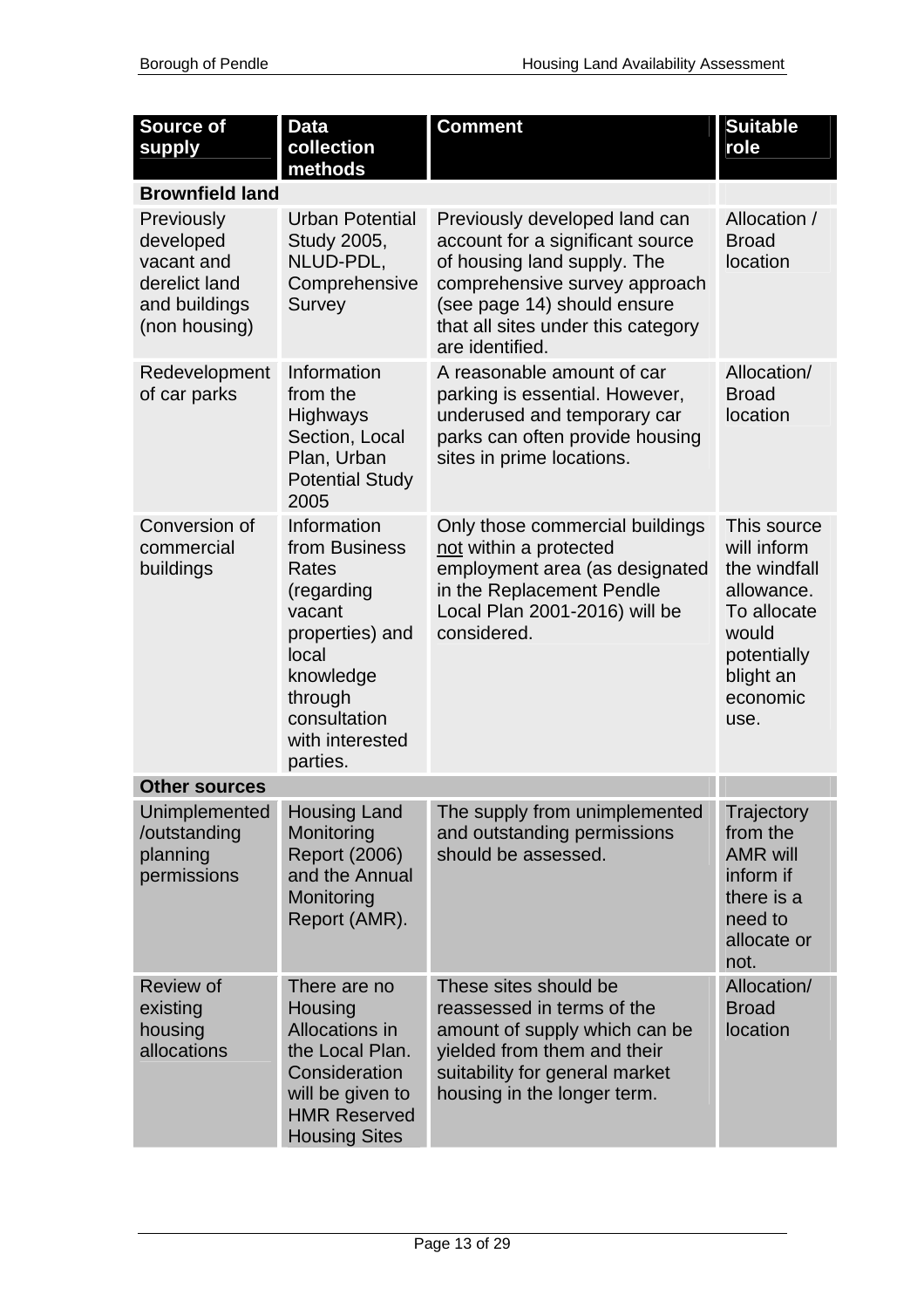| <b>Source of</b><br>supply                             | <b>Data</b><br>collection<br>methods                             | Comment                                                                                                                                                                                                                                                                                                                                                                                                                                                                                                                                                                                                                               | <b>Suitable</b><br>role                 |
|--------------------------------------------------------|------------------------------------------------------------------|---------------------------------------------------------------------------------------------------------------------------------------------------------------------------------------------------------------------------------------------------------------------------------------------------------------------------------------------------------------------------------------------------------------------------------------------------------------------------------------------------------------------------------------------------------------------------------------------------------------------------------------|-----------------------------------------|
| Review of other<br>existing<br>allocations in<br>plans | <b>Local Plan</b>                                                | The Replacement Pendle Local<br>Plan (2001-2016) was adopted<br>in May 2006. There are no<br>allocations for new employment<br>development in the Local Plan<br>and therefore a review of such<br>allocations cannot be<br>undertaken. The only other<br>allocation for new development<br>is for retail purposes. The recent<br>Retail Capacity Study (2006)<br>indicates a need for future retail<br>land therefore it would be<br>premature to re-assess this<br>allocation. Other allocations<br>have already been considered or<br>discounted in the other sources<br>of supply above e.g. HMR<br><b>Reserved Housing Sites.</b> | N/A                                     |
| Vacant land not<br>previously<br>developed.            | <b>Urban Potential</b><br>Study 2005,<br>Comprehensive<br>Survey | Vacant land within urban areas<br>which has not been previously<br>developed can provide a source<br>of supply. It may be shown on<br>Ordnance Survey maps as a<br>'white' area with no annotation.                                                                                                                                                                                                                                                                                                                                                                                                                                   | Allocation/<br><b>Broad</b><br>location |

4.5 Chapter 5 looks at the method for calculating the supply from the sources listed in Table 4a.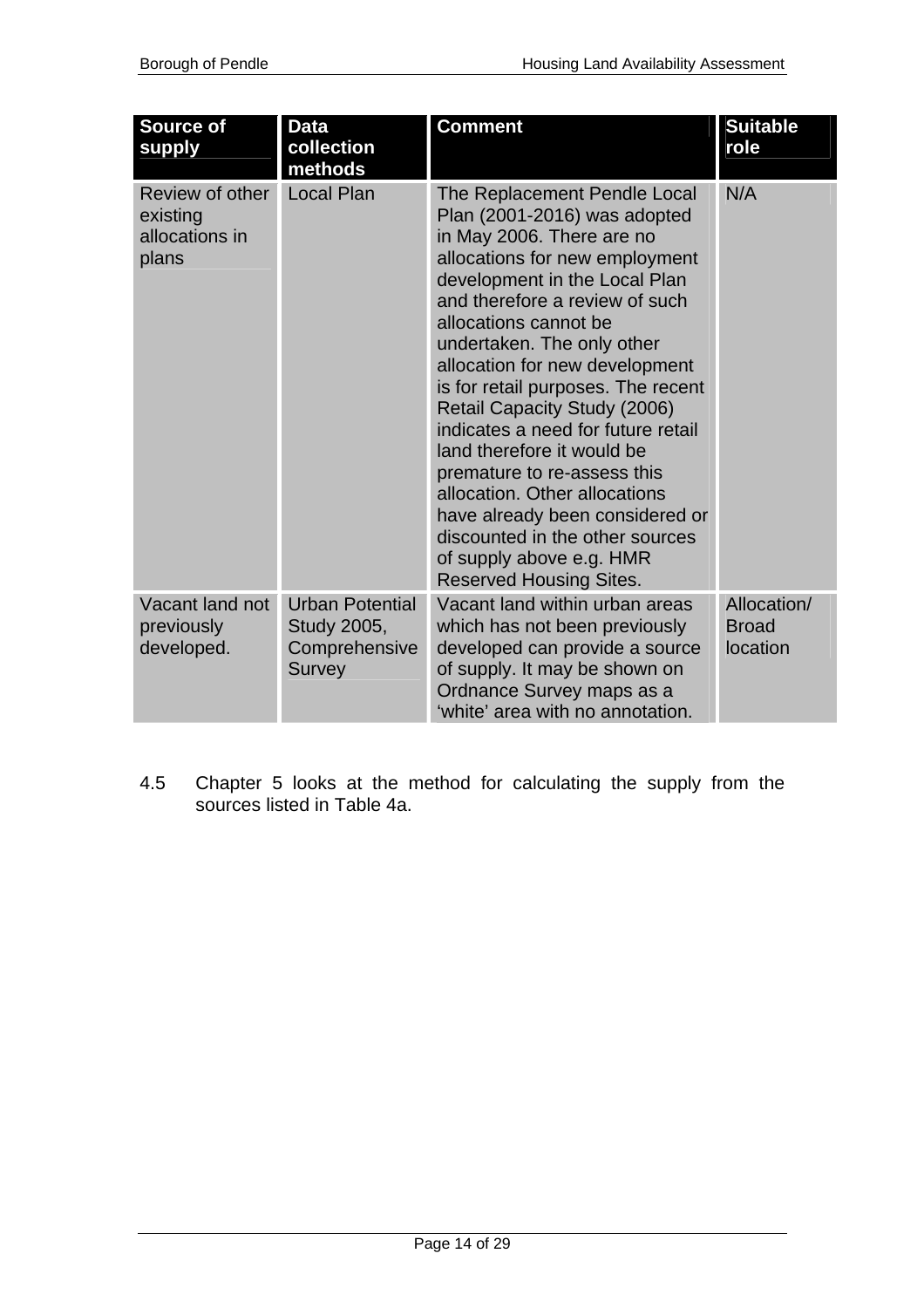$\overline{a}$ 

## **5. Methodology for Identifying the Supply**

- 5.1 The unconstrained supply is the total number of dwellings which could be provided if all sites were developed optimally and if the windfall allowance was achieved.
- 5.2 There are two main parts which make up the unconstrained supply figure:
	- i) the supply from windfalls (informed by trend data) and;
	- ii) the supply from site specifics.
- 5.3 This chapter is divided up into two sections. The first section is concerned with past trend calculations and the methods to be followed to produce a realistic windfall allowance figure. A number of sources of supply will contribute to this, including: flats over shops, sub-divisions and new dwellings in large gardens.
- 5.4 The second section is concerned with the methods to be used for the comprehensive survey. This survey will be used to identify specific sites which may be suitable as allocations or broad locations for future development. The sources of supply which will contribute to the survey include: previously developed vacant and derelict land and buildings, vacant land not previously developed and intensification of existing areas (unused garage element only).

#### **Method for calculating the Windfall Supply**

5.5 The draft guidance on Housing Land Availability Assessments (HLAA) states that *'allowances should be made on the basis of examining past trends in windfalls coming forward for development and on the likely*  future implementation rate<sup>9</sup>. For three of the sources of supply, a detailed analysis of past trend data using planning permissions for the ten year period from 1<sup>st</sup> April 1996 to 31<sup>st</sup> March 2006 will be used. The number of planning permissions granted for flats over shops, subdivisions and new dwellings in gardens will be recorded and an average yearly amount for each source will be calculated. This will then be used to work out a future implementation rate.

#### **Method for calculating the Site Specific Supply**

5.6 In order to quantify the supply from site specifics it is initially necessary to identify all possible sites for development. The use of existing sources of information such as the National Land Use Database on Previously Developed Land (NLUD-PDL) and the previous Urban Potential Study (2005) will provide a starting point. However, in order to guarantee that this study is robust and that the evidence base is

<sup>&</sup>lt;sup>9</sup> Housing Land Availability Assessments: Identifying appropriate land for housing development. Draft practice guidance, ODPM, 2005.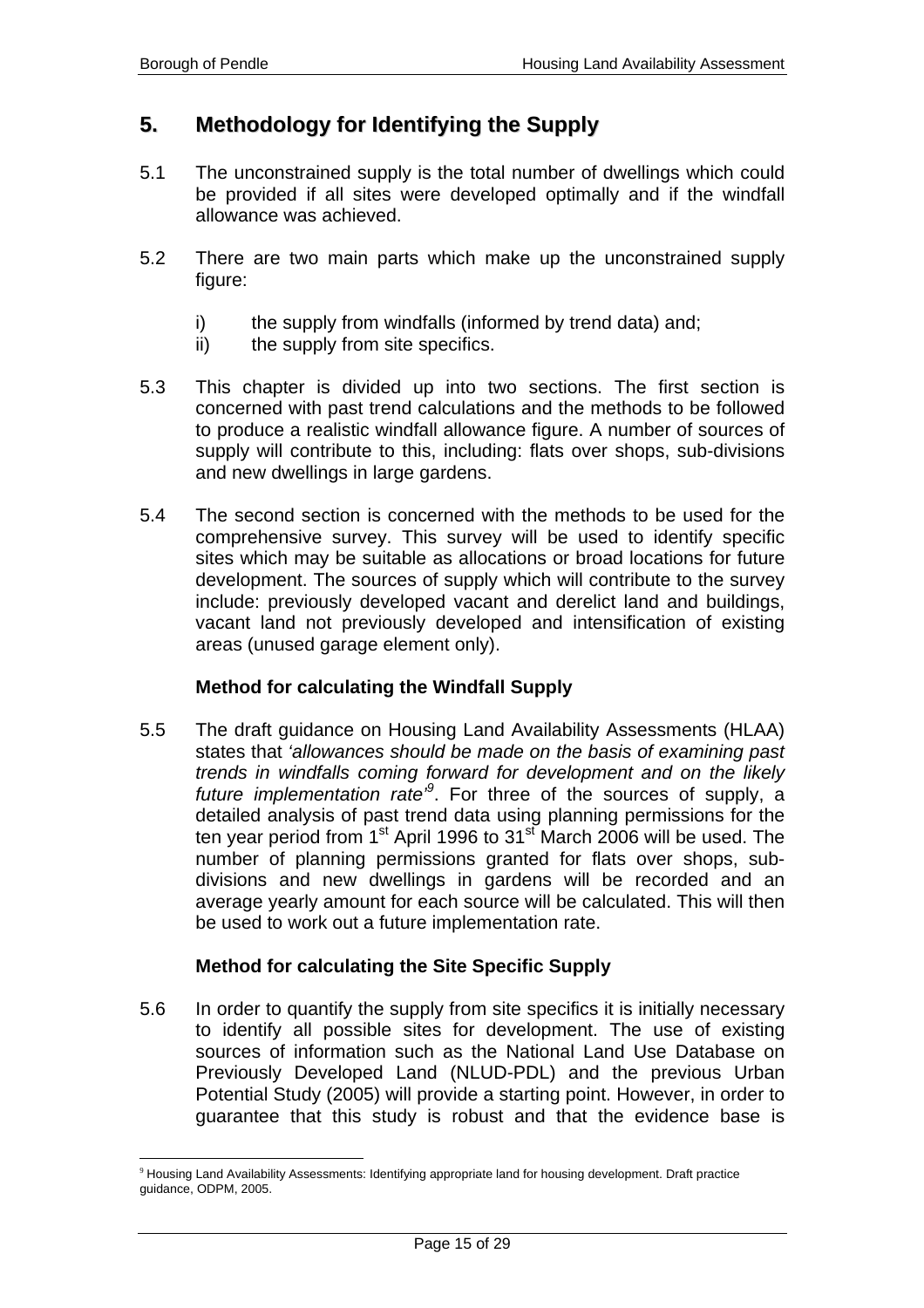reliable, it will also be necessary to undertake an up-to-date survey of the study area. It should be noted that all sizes of site will be considered, a minimum size threshold will not be set.

#### **Type of survey**

- 5.7 The draft guidance on Housing Land Availability Assessments (HLAA) identifies a number of different types of survey which can be carried out. These include:
	- Comprehensive surveys of the whole defined area
	- Typical Urban Area (TUA) studies
	- Priority Area (PA) studies
- 5.8 The draft HLAA guidance states that *'given that the objective of the housing land availability assessment is to provide a comprehensive account of available supply without narrowing down options, a comprehensive survey would be most appropriate'10.* Taking this into account Pendle Borough Council will undertake a comprehensive survey of the defined study area.
- 5.9 This approach is essentially a recording and mapping process which will require an initial desk top study to be undertaken using a map base (GIS system), along with published aerial photographs. Site visits will then confirm the status of the sites and the source of supply can be recorded. Photographs will be taken of each site as a visual record.
- 5.10 A database will be developed to record all the information relating to each site. This approach will enable records to be regularly updated allowing for the constant future monitoring of sites.
- 5.11 At the site search stage, a partnership approach will be used to aid the identification of suitable sites. Borough Councillors will be given the opportunity to provide specific information about the suggested sites and also put forward sites for inclusion. Maps will be sent out to all the relevant Parish Councils requesting their comments on sites identified on the map base and for any other sites to be put forward for inclusion. The advantage of pursuing this approach is that both Borough Councillors and Parish Councils have a wide local knowledge of their areas and can therefore suggest sites which may not have been identified through the desktop based exercise. A web-based consultation will also be used to allow any other interested parties to put forward sites for consideration in the assessment. A blank map base for each settlement will be available to download, print off and send back to the Council with suggested sites marked on them.

 $\overline{a}$ <sup>10</sup> Housing Land Availability Assessments: Identifying appropriate land for housing development. Draft practice guidance, ODPM, 2005.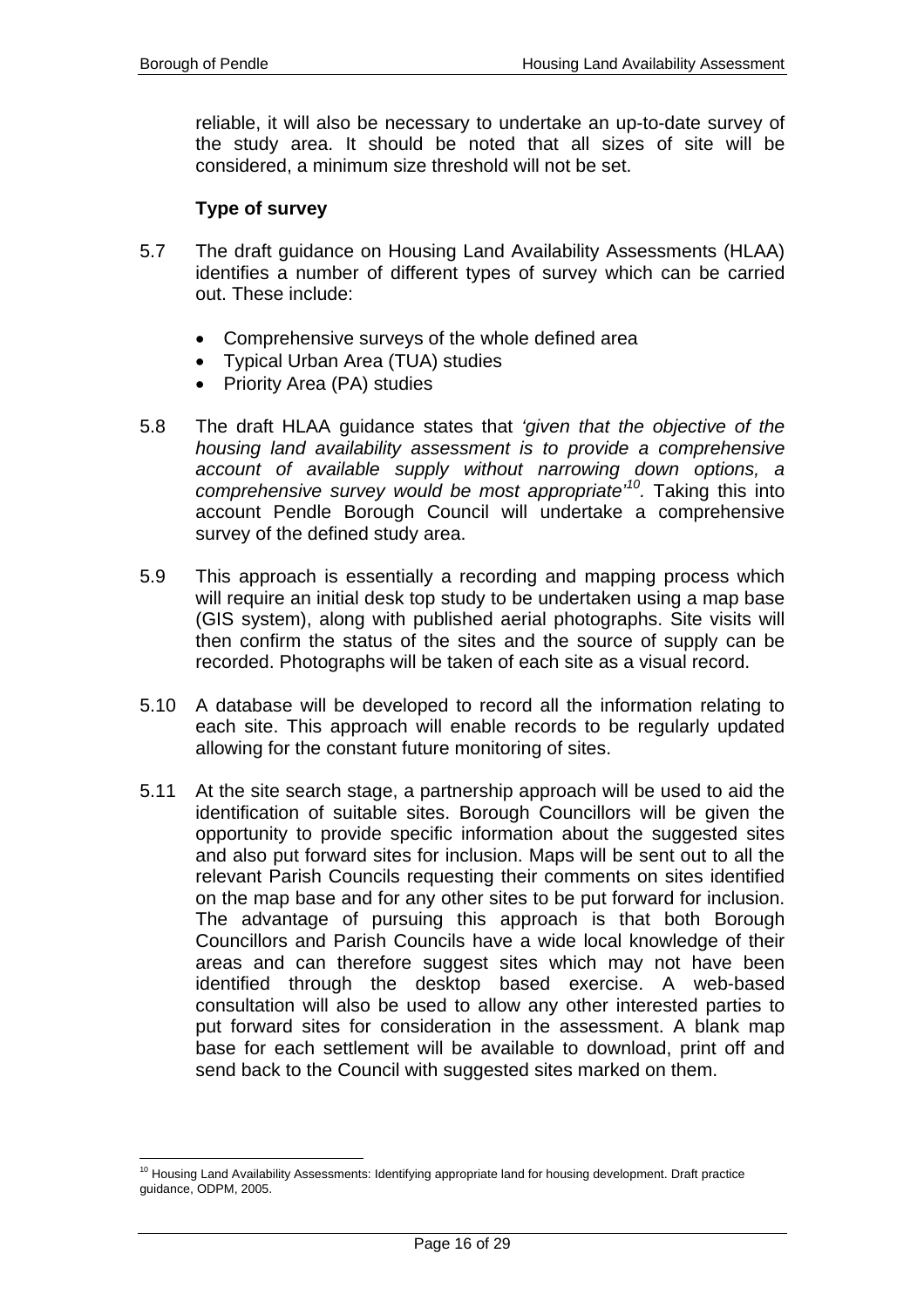#### **Considering unimplemented planning permissions**

5.12 With regard to current residential planning permissions, information from the annual Housing Land Monitoring Report will be used to identify those sites where work has not been started (i.e. unimplemented permissions). Those sites which have been completed, or where work has started, will be excluded from the study as they can no longer contribute to the potential supply. The yield from sites which are yet to be started should be recorded and the likelihood of these sites being brought forward to completion by the end of the plan period should be assessed. This will help to establish which sites can contribute to the potential supply.

#### **Outputs**

5.13 The output from the survey and the consideration of planning permissions will be a comprehensive list of all the sites in the Borough that could provide the potential for housing development.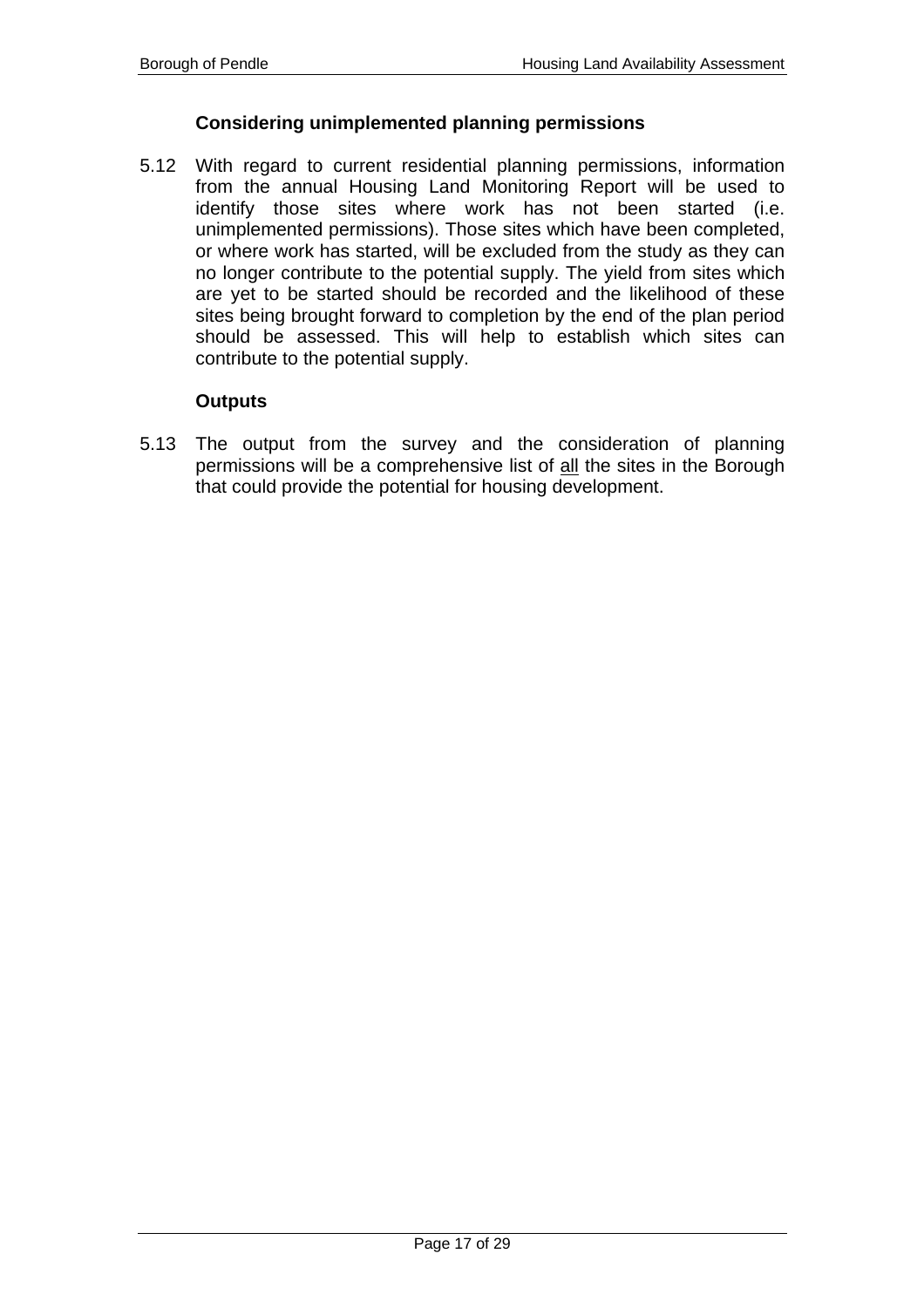## **6. Initial Site Filtering**

6.1 The initial survey will identify a comprehensive list of all possible sites, however, there will be some obvious constraints on some of these sites. Such sites should be filtered out of the study at this stage.

#### **Designations**

- 6.2 Where a site is covered by a designation which protects the site from development, such as Open Space, Site of Settlement Character or a Natural Heritage designation (as defined in the Replacement Pendle Local Plan 2001-2016), the site will not be considered further within the study. The Open Space Audit  $2004<sup>11</sup>$  indicates that there are deficiencies in the amount and/or types of open space in every ward in the Borough. It is therefore important that these open space sites are protected from development.
- *6.3* Sites protected for employment use within the Replacement Pendle Local Plan (2001-2016) will also not be considered further in the study. These sites are prime employment locations and have been identified as an essential economic use which should be protected from redevelopment for other uses. However, it should be noted that those protected employment sites in Area Action Plan (AAP) areas, where the AAP is at the preferred options stage or beyond and where the AAP proposes a clear land use change for the protected site, will be considered in the assessment. Employment sites that are not protected by designations in the Local Plan may also be considered in the assessment.

#### **Constraints**

- 6.4 There are also sites which will be identified through the desktop based research of the comprehensive survey which will be wholly unsuitable for housing development and therefore can be excluded at an early stage in the study. The desktop survey does not allow for issues such as topography to be identified, therefore an initial filtering of sites will be undertaken at the site visit stage where clear, on-site constraints which would not allow the development of the site for housing can be seen. To take such sites forward through the remaining stages of the assessment would create additional unnecessary work.
- 6.5 Examples of where sites will be excluded from the unconstrained potential include:
	- Where the topography of the site is too steep for development (e.g. a vertical slope)
	- Where there is now a building on the site
	- Where a planning permission for employment or other nonresidential use has been started or completed on site

 $\overline{a}$ <sup>11</sup> Open Space Audit, Borough of Pendle, 2004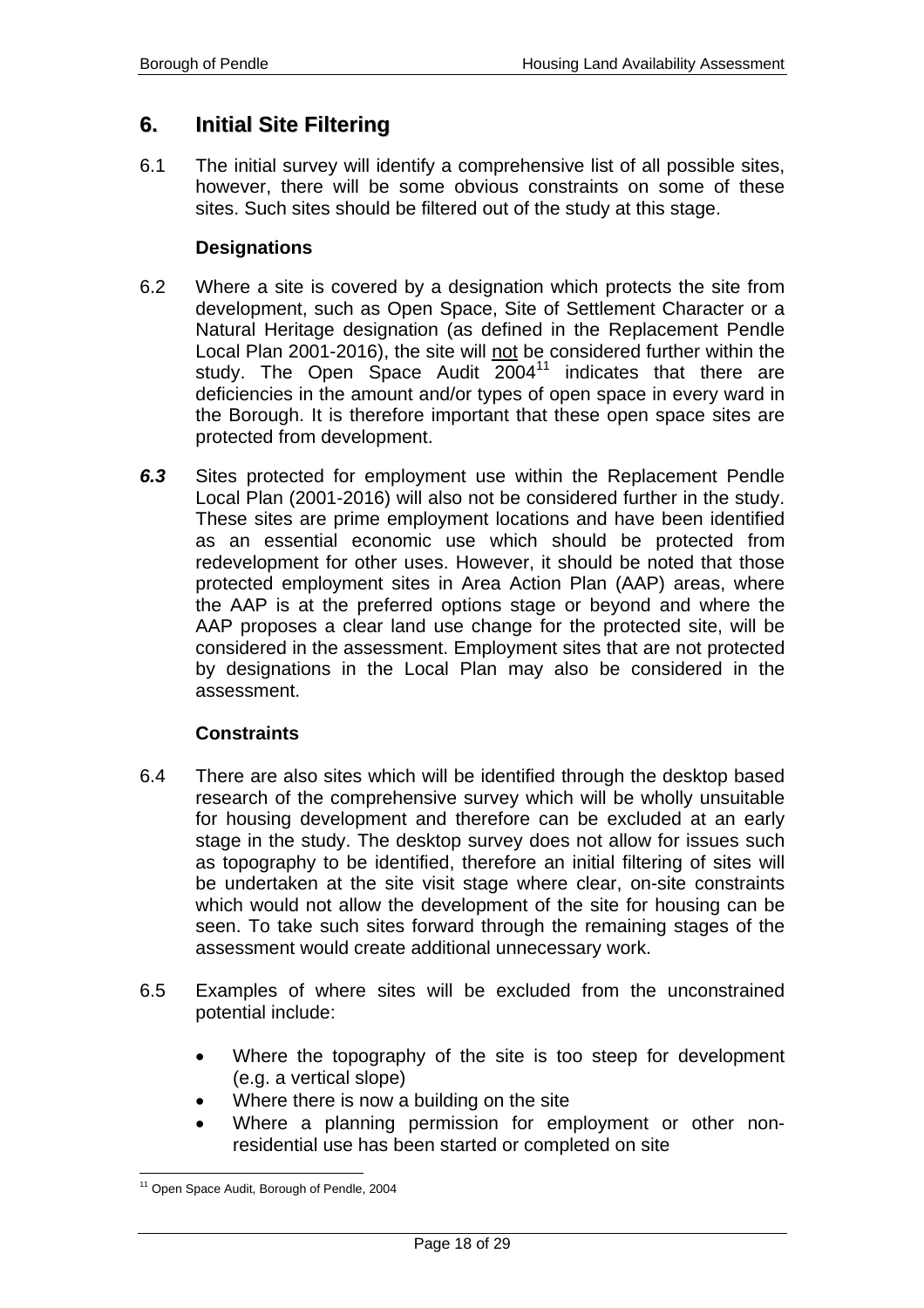6.6 A clear audit trail of the reasons for excluding sites will be kept and made available for people to view. This will ensure transparency within the study.

#### **Sites with Planning Permission**

6.6 There will be sites identified through the comprehensive survey which will already have planning permission for residential development. These sites will also be identified through the information obtained from the housing land monitoring report. To avoid the double counting of these sites it will be necessary to filter them out from the comprehensive survey list.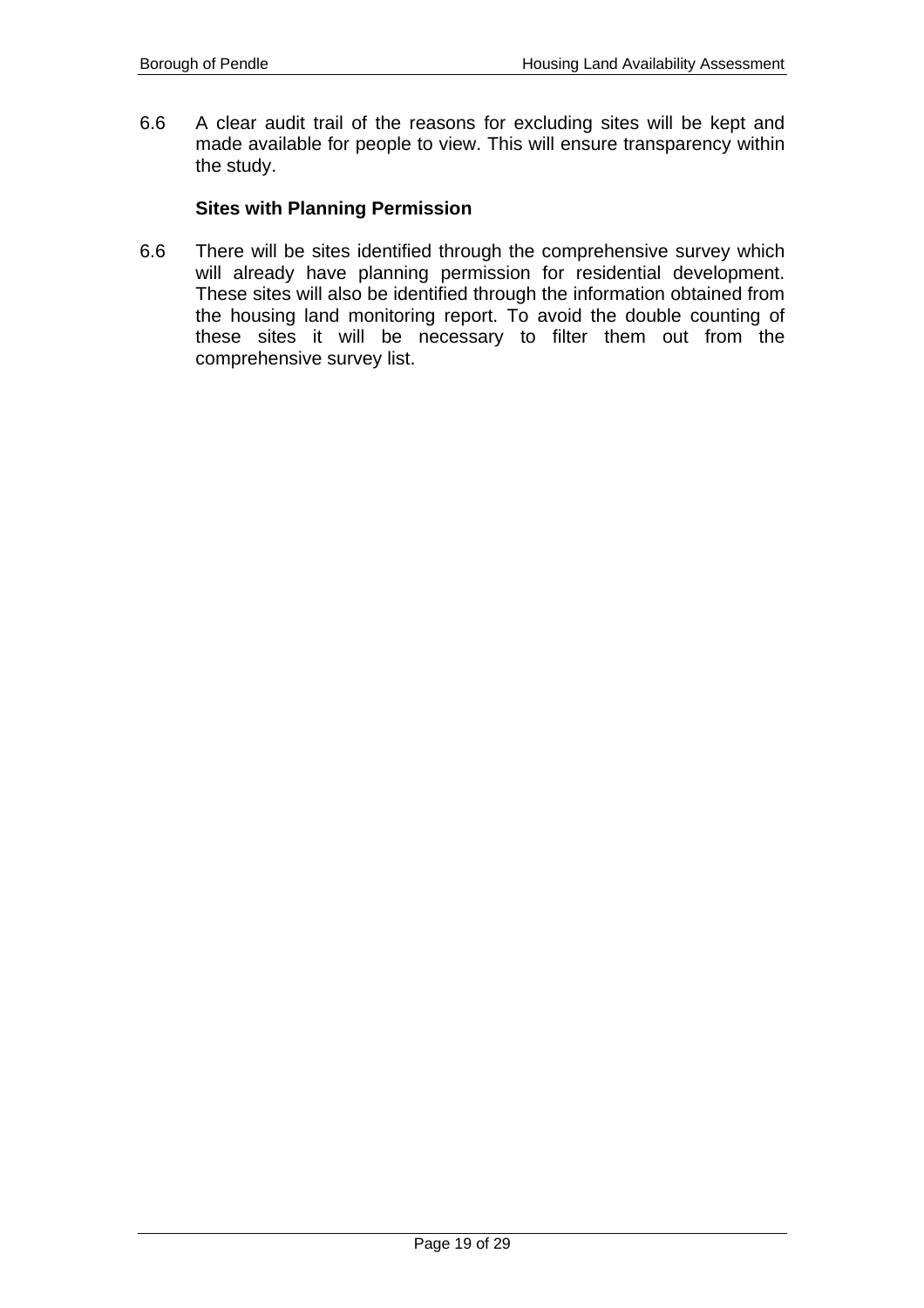### **7. Quantifying the Supply – Identifying the Unconstrained Potential**

- 7.1 Once the survey has been undertaken and a list of sites has been established (following the initial filtering), the next stage of the assessment is to determine the potential yield from each site.
- 7.2 Annex A: Technical Annex of the draft guidance on Housing Land Availability Assessments (HLAA) recommends a design-led approach is used to determine the density of each site. This approach has several advantages as it allows for a realistic assessment of each site's development potential to be made. Different design templates can be used to achieve different site densities. This allows the most appropriate option for the site to be identified. The Technical Annex identifies density multipliers as providing an alternative approach to the design-led method. However, the draft guidance states that *'many of the studies that have used density multipliers as the main yield assessment tool have produced more conservative estimates for sites than the site potentials arrived at through the design led studies'<sup>12</sup>*. Therefore, in this study it is deemed more appropriate to use the design-led approach as it will provide a more realistic assessment of each site's potential.
- 7.3 Design templates will be used to assess the potential yield of each site. Appendix 12 of the North West Regional Assembly's guide provides a series of different design templates which take into consideration the size of the site, proposed dwelling type, car parking, and character of the surrounding built up environment. The guide includes a table which lists all the templates and indicates their applicability to each settlement situation. Each design template sets out a summary of vital statistics, including the density at which the site should be developed.
- 7.4 The most appropriate design template for each site should be selected and the density detailed in the template summary should be recorded and used to establish the yield for the site. It should be noted that Planning Policy Statement 3 sets the national minimum density for new housing developments at 30 dwellings per hectare. In the majority of cases this study will adhere to this density requirement, however, there may be some circumstances where a site has to be developed at a lower density. In such cases a clear justification for the decision will be made.
- 7.5 A partnership approach will be used to help assess the yield of a sample of sites. A forum style meeting will be held with local developers, landowners, estate agents, development control officers and conservation officers to consider the most appropriate design templates to be used on the sample sites. As a guide, the minimum sample size will be 10% of the unconstrained potential (after initial

 $\overline{a}$  $12$  Housing Land Availability Assessments: Identifying appropriate land for housing development. Draft practice guidance, ODPM, 2005.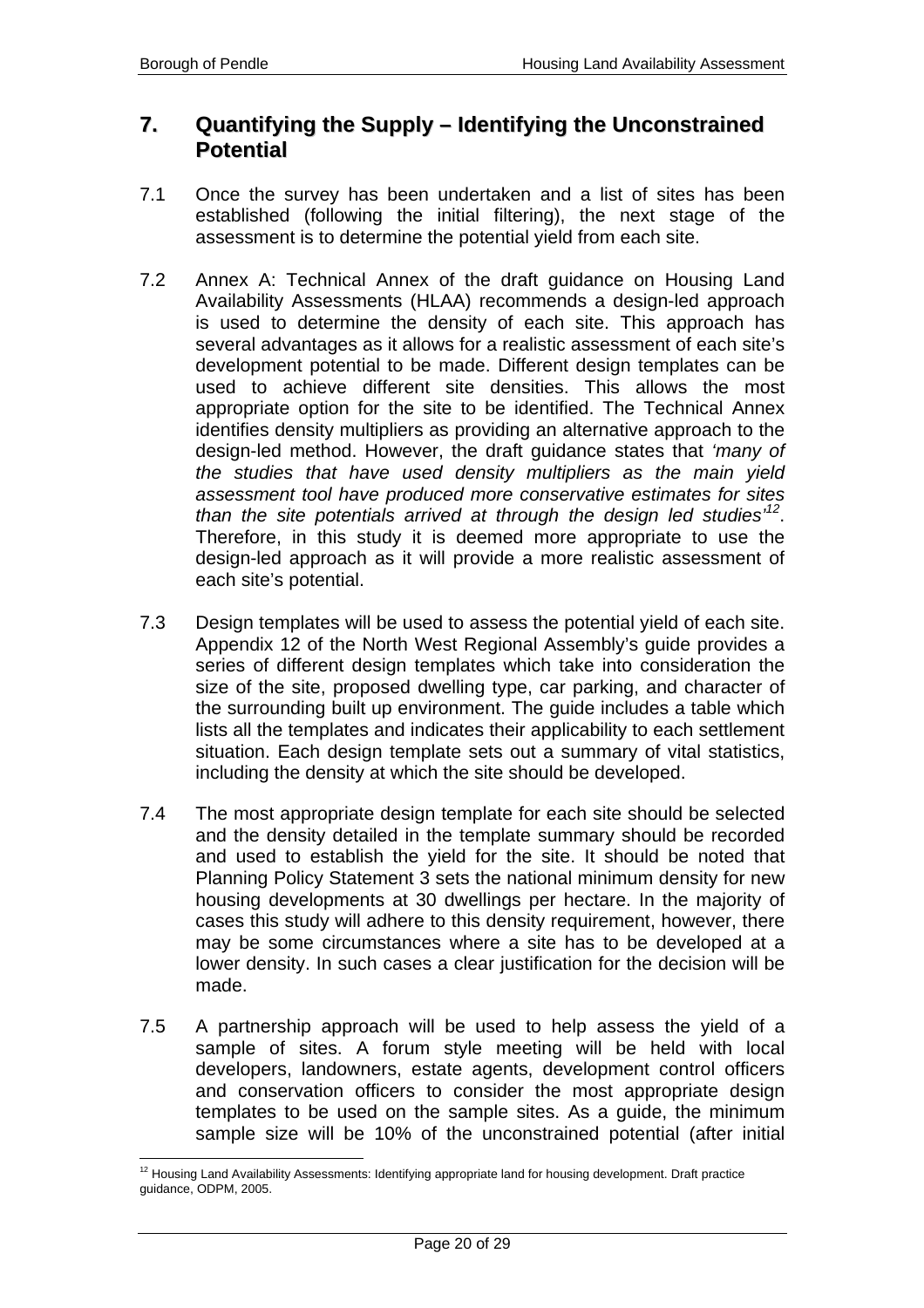filtering – see Section 6). However, the sample size could be up to 30% of the (filtered) unconstrained potential.

7.6 The templates used on these example sites can then be applied to similar sites contained in the schedule of sites in order to determine the yield for the whole of the unconstrained potential.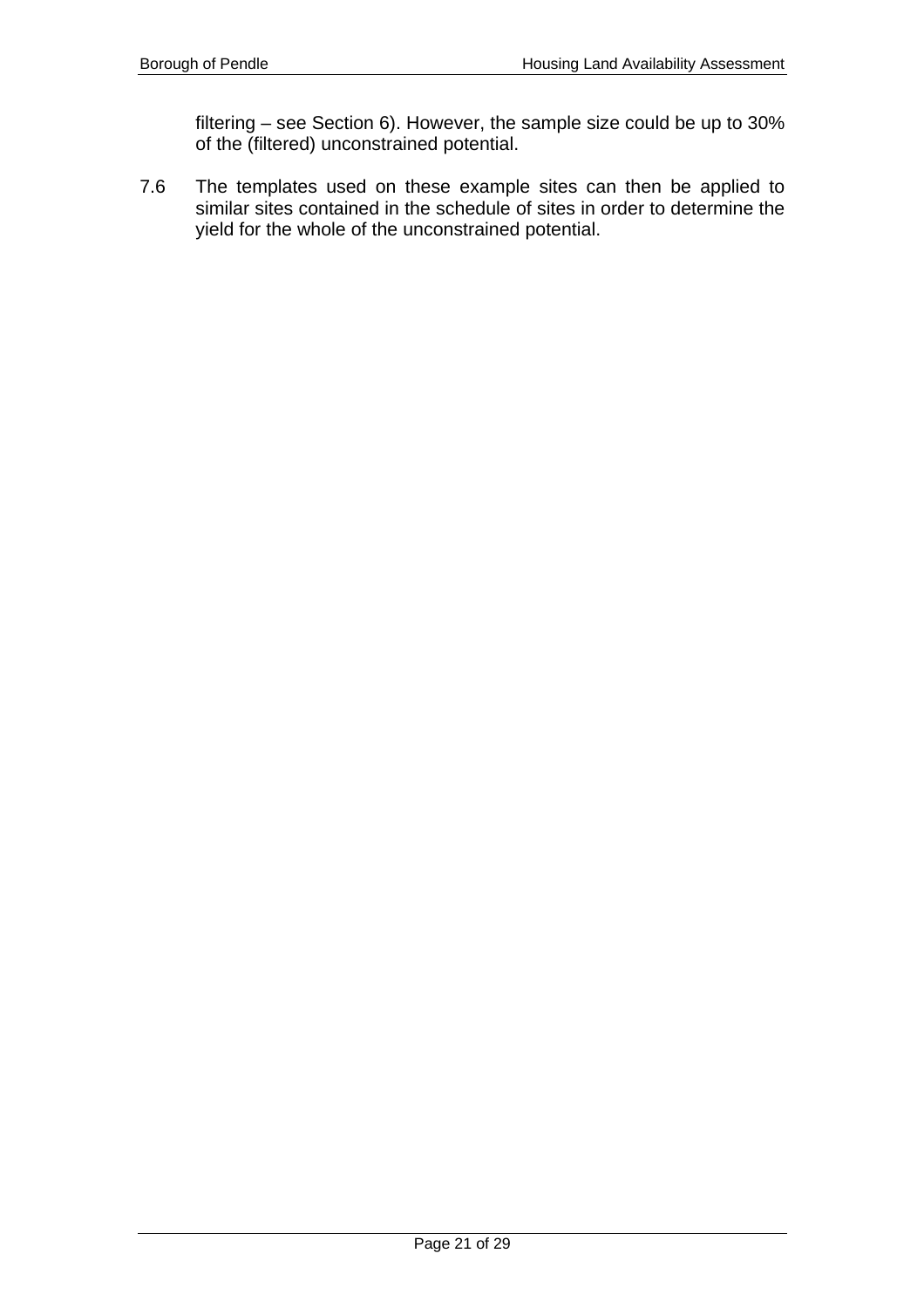## **8. Considering Developability – Identifying the Constrained Potential**

- 8.1 The next stage of the assessment is to determine whether each site is realistically developable in the short, medium or long term. The preceding stages of the assessment have been concerned with identifying the unconstrained potential. i.e. the theoretical total number of dwellings which could be provided if each site was developed optimally. This next stage will identify the constrained potential.
- 8.2 The draft guidance on Housing Land Availability Assessments (HLAA) acknowledges that *'following the consideration of constraints on sites, the unconstrained figure can be quite substantially reduced, in some cases by up to 60%'13*. It is therefore important that an assessment of the constraints is made in order to provide a realistic figure which can be used to inform the preparation of the Core Strategy and Land Use Allocations Development Plan Documents (DPD).
- 8.3 The draft guidance states that *'it is for the housing land availability assessment to identify potential sites and their constraints and for the plan making process to assess constraints and make a judgement as to the extent to which they are developable'14.* However the guidance also recommends that once the constraints have been identified the sites should be ranked according to their constraints. This HLAA will, therefore, identify the constraints of each site, the severity of the constraints and rank the sites according to their constraints. This process of ranking sites will in a sense make a judgement on each site's developability. However, it is only intended as a guide and the formal judgement on the developabilty of sites will be progressed through the preparation of the Land Use Allocations DPD and in line with any requirement set out in the Regional Spatial Strategy for the North West (RSS) and the Annual Monitoring Report (AMR) housing trajectory.
- 8.4 The constraints of each site will initially be recorded in the database at the site search stage. The site visits, as detailed in Section 5, will allow the visual, on-site constraints to be recorded. However, the full assessment of constraints will only take place once the unconstrained potential has been finalised as the draft guidance states that *'the assessment of constraints is inherently judgemental and therefore it is important that this takes places only once the unconstrained capacity has been identified' 15.*
- 8.5 It is further recommended that the assessment of constraints is carried out with partners in order to effectively realise the potential of sites and

 $\overline{a}$ <sup>13</sup> Housing Land Availability Assessments: Identifying appropriate land for housing development. Draft practice guidance, ODPM, 2005.

<sup>14</sup> Housing Land Availability Assessments: Identifying appropriate land for housing development. Draft practice guidance, ODPM, 2005.

<sup>15</sup> Housing Land Availability Assessments: Identifying appropriate land for housing development. Draft practice guidance, ODPM, 2005.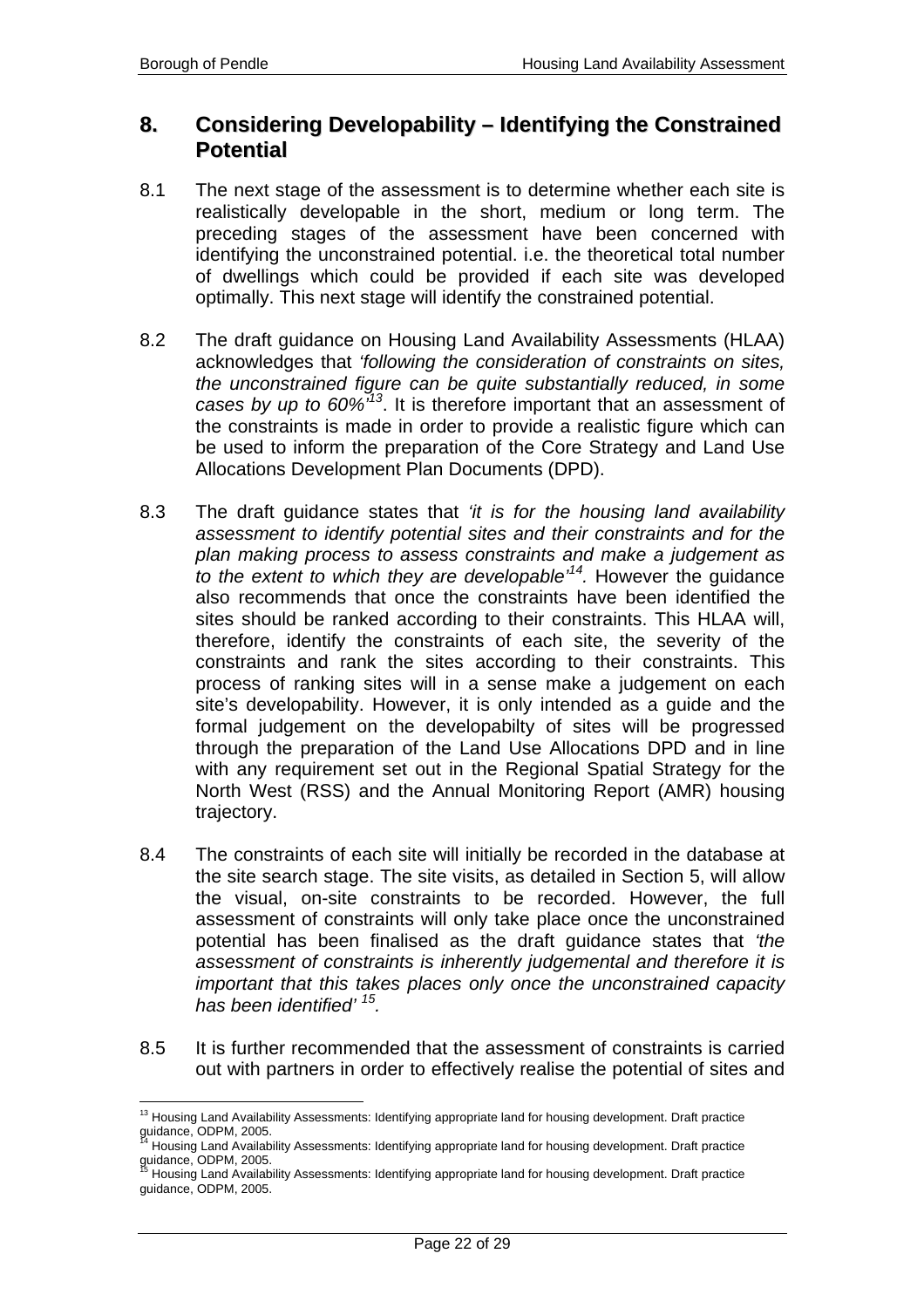to ensure that a consistent approach is maintained. Any further constraints, not identified through the site visits, will be identified through discussion with appropriate groups and individuals, together with a discussion of the constraints recorded at the site visit stage.

- 8.6 The draft guidance provides a framework for identifying constraints and lists a series of factors which should be taken into account for each site. The factors are divided up into three main themes: Availability, Suitability and Viability. Tables 8a, 8b and 8c list the factors which should be considered.
- 8.7 Planning Policy Statement 3: Housing sets out the definition of 'deliverable' and 'developable'. It indicates that sites should be:
	- Available the site is available now
	- Suitable the site offers a suitable location for development now and would contribute to the creation of sustainable, mixed communities.
	- Achievable there is a reasonable prospect that housing will be delivered on the site within five years.
- 8.8 Using the information in the database, a proforma will be created for each site. These proformas will list all the constraints that apply to a particular site. These constraints can then be used when assessing the sites to be included in the Land Use Allocations DPD and identifying broad locations in the Core Strategy.
- 8.9 In all cases the assessment should consider whether availability, suitability or viability issues are:
	- advantages or disadvantages,
	- directly or indirectly related to the site,
	- short, medium or long term issues.

#### **Developability Factors**

8.10 Availability factors are those which make the site either 'available' or 'unavailable' for development.

#### **Table 8a – Availability Factors**

| <b>Factors</b>      | <b>Constraints/Comments</b>                                                                                               |  |  |
|---------------------|---------------------------------------------------------------------------------------------------------------------------|--|--|
| <b>Availability</b> |                                                                                                                           |  |  |
| Physical            | Access issues e.g. ransom strip                                                                                           |  |  |
|                     | Ground conditions e.g. that may impose negative land<br>values                                                            |  |  |
|                     | Infrastructure issues e.g. infrastructure that requires<br>investment, particularly if funded by other agencies/utilities |  |  |
| Ownership           | Whether the landowner can be identified                                                                                   |  |  |
|                     | Whether land is in multiple ownership and whether land                                                                    |  |  |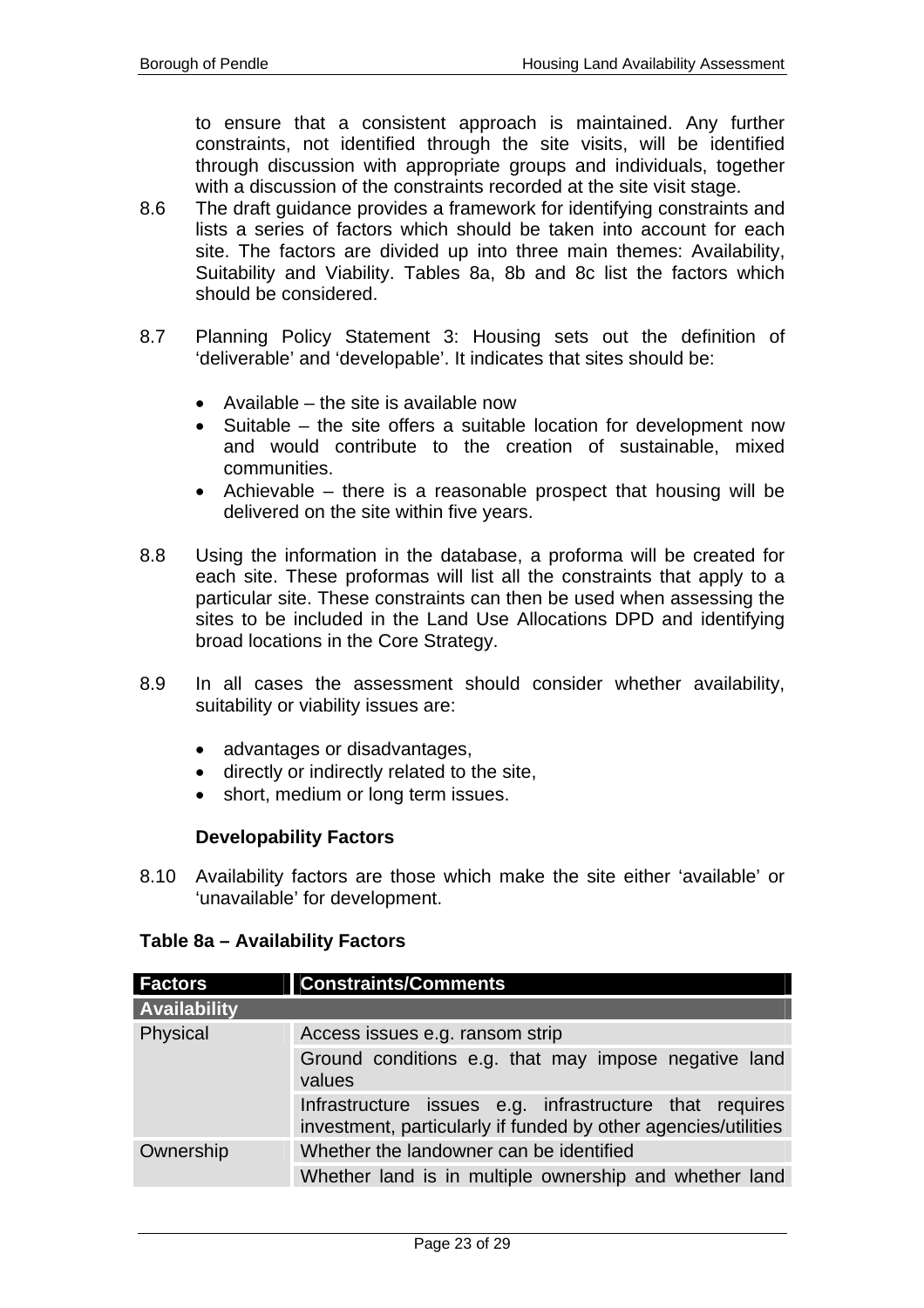| <b>Factors</b>      | <b>Constraints/Comments</b>                                                                                                                           |  |
|---------------------|-------------------------------------------------------------------------------------------------------------------------------------------------------|--|
| <b>Availability</b> |                                                                                                                                                       |  |
|                     | owners can be identified and whether they intend to<br>develop                                                                                        |  |
|                     | Whether the owner wishes to sell within the time period                                                                                               |  |
|                     | Evidence of landowner intentions, particularly if land is<br>occupied by alternative active use and/or where there is<br>multiple ownership           |  |
| Operational         | Existing operational land use and whether there is clear<br>evidence that the current use will cease.                                                 |  |
| Other               | Highways issues (Liaise with Lancashire County Council<br>Highways Section and the Highways Agency where<br>appropriate)                              |  |
|                     | Flood risk issues (Liaise with the Environment Agency)<br>The Strategic Flood Risk Assessment (SFRA) for Pendle<br>should highlight any major issues. |  |
|                     | Heritage issues (Liaise with Conservation Officer and<br>English Heritage where appropriate)                                                          |  |
|                     | Whether these agencies have raised issues or expressed<br>concerns in relation to a particular site.                                                  |  |

- 8.11 Suitability factors are those which make a site 'suitable' or 'unsuitable' for development. The assessment should identify those issues which indicate whether the site is sustainable.
- 8.12 The Council is preparing a study which will assess the sustainability of villages in Pendle. For the purpose of the HLAA the term 'village' is defined as an area with a defined settlement boundary (as denoted in the Replacement Pendle Local Plan) and is outside the main, larger urban settlements of Nelson, Colne, Brierfield, Barrowford, Barnoldswick and Earby. The settlements which are defined as a villages are:
	- Barley
	- Blacko
	- Crow Trees (Roughlee)
	- Fence and Wheatley Lane
	- Foulridge
	- Higham
	- Kelbrook
	- Laneshaw Bridge
	- Newchurch-in-Pendle
	- Roughlee
	- Salterforth
	- Sough
	- Spen Brook
	- Trawden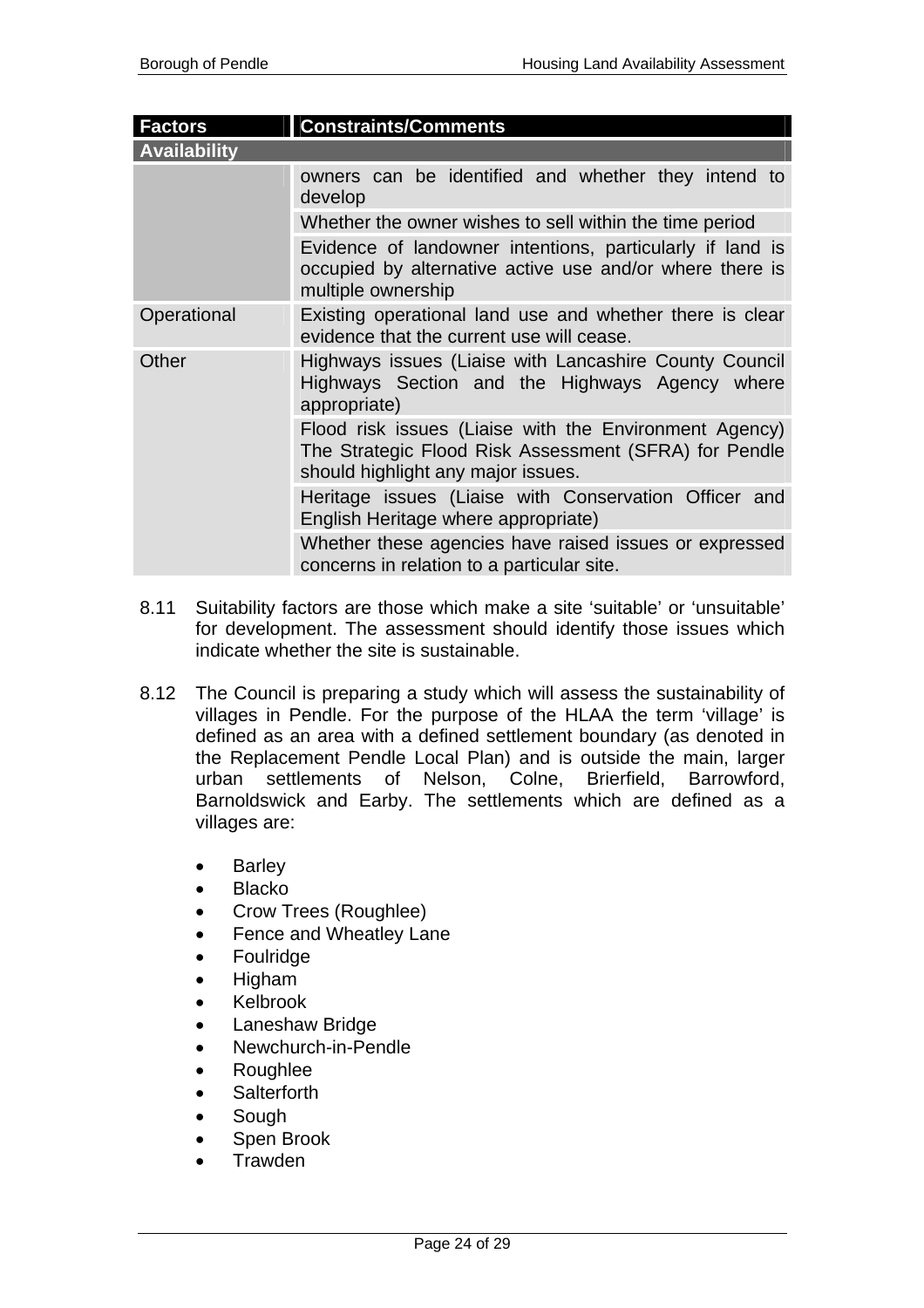The information from this sustainable villages study will be used to inform the HLAA as to whether housing development would be suitable/sustainable in these settlements. Sites in settlements which are considered not to be sustainable will not be taken forward and included in the final constrained potential.

#### **Table 8b – Suitability Factors**

| <b>Factors</b>               | <b>Constraints/Comments</b>                                                                                                                     |  |
|------------------------------|-------------------------------------------------------------------------------------------------------------------------------------------------|--|
| <b>Suitability</b>           |                                                                                                                                                 |  |
| Economic                     | Employment                                                                                                                                      |  |
|                              | Investment                                                                                                                                      |  |
|                              | Regeneration                                                                                                                                    |  |
|                              | Economic opportunity for local community and businesses                                                                                         |  |
|                              | Opportunity to innovate e.g. building technologies                                                                                              |  |
| Social                       | Social fabric of communities                                                                                                                    |  |
|                              | Social inequalities                                                                                                                             |  |
|                              | Accessibility for all members of the community to jobs,<br>health, education, shops, leisure and community facilities.                          |  |
|                              | Needs of the whole community, including particular<br>requirements relating to age, sex, ethnic background,<br>religion, disability and income. |  |
|                              | Safety and health                                                                                                                               |  |
| Environment and<br>resources | Designations and protected areas                                                                                                                |  |
|                              | Climate change, air quality and pollution                                                                                                       |  |
|                              | <b>Water resources</b>                                                                                                                          |  |
|                              | Flooding and other natural hazards                                                                                                              |  |

8.13 Viability factors are those which make a site 'viable' or 'unviable' for a developer to develop a site. The draft practice guidance states that *'in theory, new housing will only be built where the residual value for housing exceeds the value of the site remaining in its existing use and the residual value of any other development which is likely to obtain planning consent' 16.* Viability can be affected by a range of factors. An assessment of a site's development viability should be made using the residual valuation method.

 $\overline{a}$ <sup>16</sup> Housing Land Availability Assessments: Identifying appropriate land for housing development. Draft practice guidance, ODPM, 2005.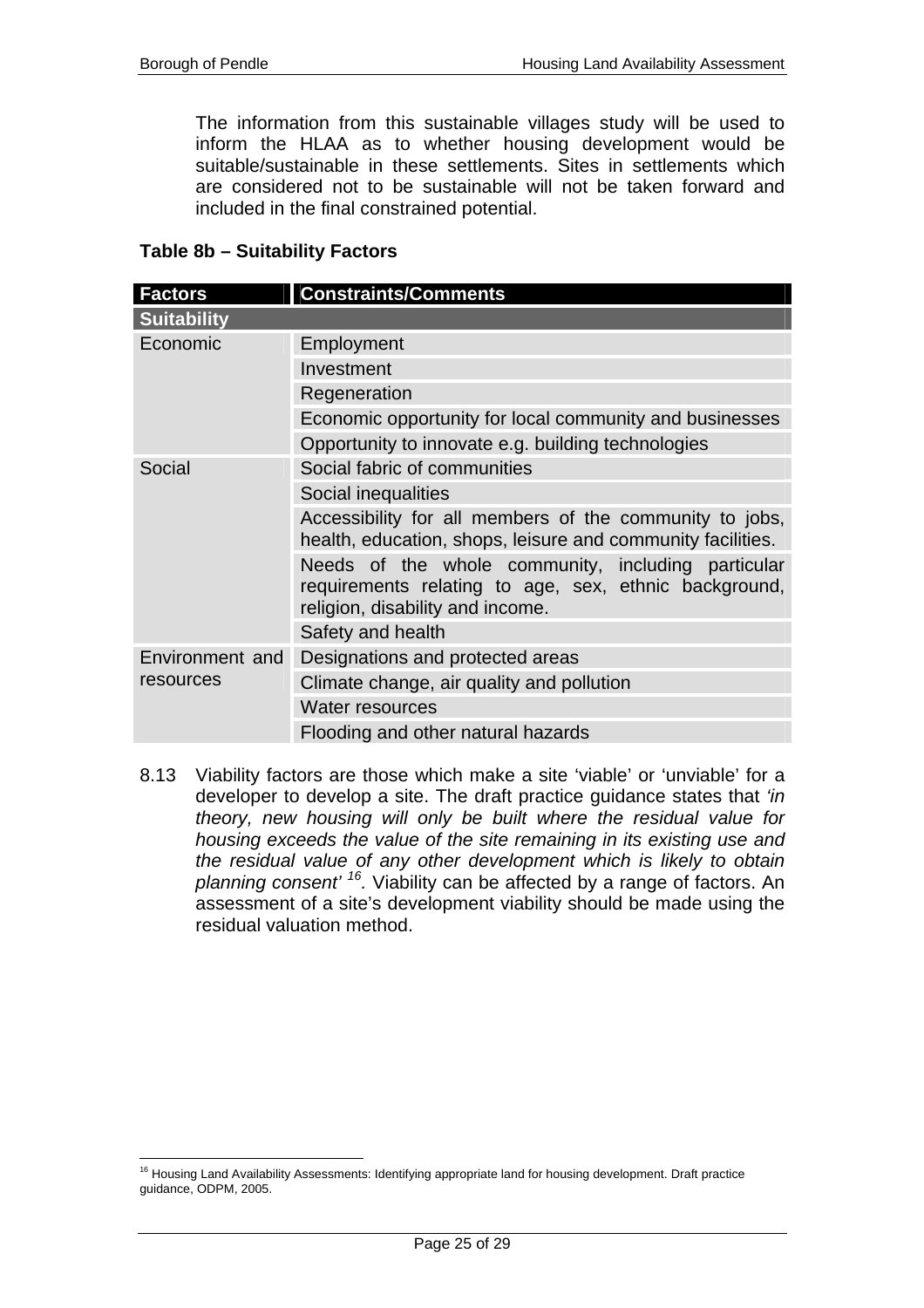#### **Table 8c – Viability Factors**

| <b>Factors</b>   | <b>Constraints/Comments</b>                                                                                                                                                                                                              |  |
|------------------|------------------------------------------------------------------------------------------------------------------------------------------------------------------------------------------------------------------------------------------|--|
| <b>Viability</b> |                                                                                                                                                                                                                                          |  |
|                  | Economic/Market Residual valuation method<br>Use of the NWRA market viability spreadsheet <sup>17</sup> to<br>estimate the residual value and therefore determine<br>whether the development of the site is viable for the<br>developer. |  |

- 8.14 Once all the constraints for all sites have been identified, an assessment of the constraints needs to be made. In order to provide a realistic assessment of supply, the sites should be ranked in terms of the advantages and disadvantages they offer under availability, suitability and viability. Using this ranking system, sites should be categorised into the following groups:
	- Suitable for inclusion as an allocation in the first 5 years of the plan
	- Suitable for broad development area identification
	- Suitable for longer term development
	- Not suitable for development.
- 8.15 The draft practice guidance states that *'this exercise should produce an informed estimate of the proportion of the unconstrained supply that can realistically be expected to come forward and be developed over time'*18. This assessment should therefore provide a firm evidence base for the Core Strategy and Land Use Allocations DPDs.

 $\overline{a}$ 

 $^{17}$  Exploring Urban Potential for Housing: The Guide, NWRA, 2003<br><sup>18</sup> Housing Land Availability Assessments: Identifying appropriate land for housing development. Draft practice guidance, ODPM, 2005.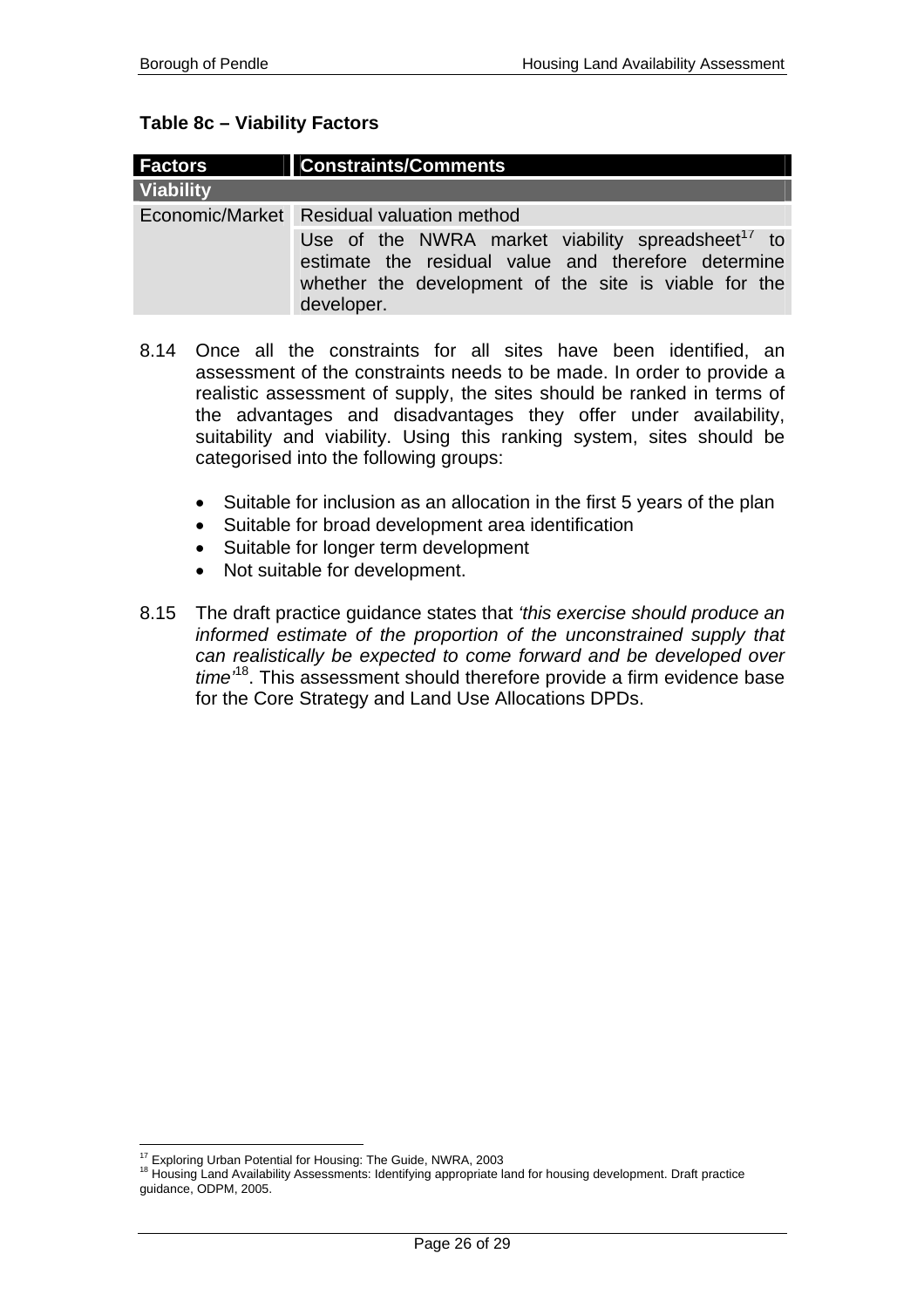## **9. References**

Borough of Pendle (2004) Open Space Audit. BoP.

Borough of Pendle (2005) Urban Potential Study. BoP.

Borough of Pendle (2006) Replacement Pendle Local Plan 2001-2016. BoP.

NWRA (2006) Submitted Draft Regional Spatial Strategy for the North West of England. NWRA.

NWRA (2003) Exploring Urban Potential for Housing: The Guide. NWRA.

ODPM (2004) Planning Policy Statement 12 (PPS12): Local Development Frameworks. ODPM.

ODPM (2006) Planning Policy Statement 3 (PPS3): Housing. DCLG.

ODPM (2005) Housing Land Availability Assessments: Identifying appropriate land for housing development. Draft practice guidance. ODPM.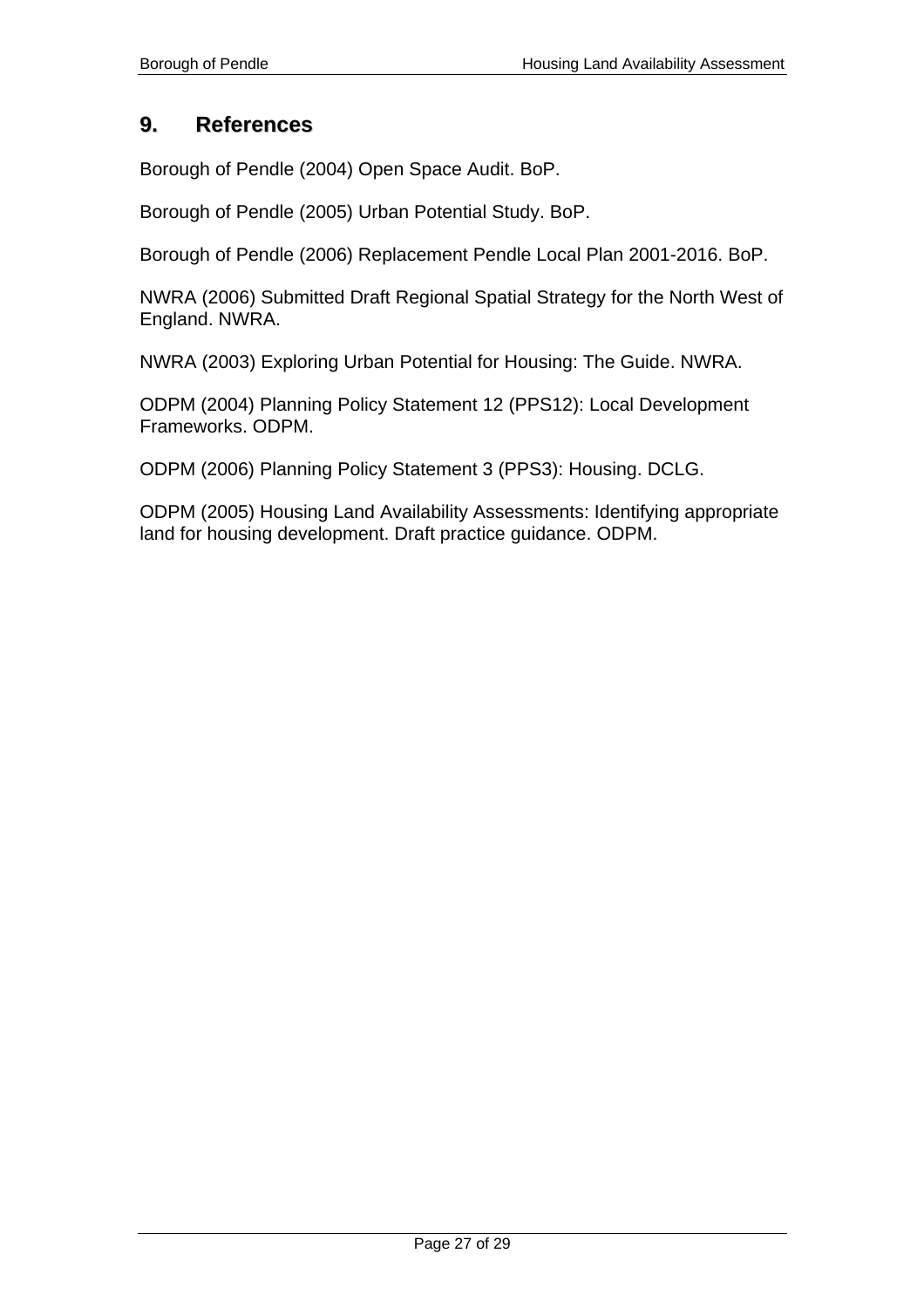## **Appendix 1 – List of Consultees**

The following list of individuals / organisations will be specifically consulted on this Housing Land Availability Assessment Methodology Report. However, the consultation will be extended to other interested parties through an online, web-based exercise.

| <b>Developers</b>                          | <b>Estate Agents</b>                                   |
|--------------------------------------------|--------------------------------------------------------|
| <b>Barnfield Construction (Tim Webber)</b> | <b>CSB</b>                                             |
| <b>Beazer Homes</b>                        | Darcy (Nigel Darcy)                                    |
| <b>Bellway Homes (Nigel Smith)</b>         | Harris and Moss (Neil Moss)                            |
| JN Bentley (Jon Cain)                      | <b>Sally Harrison</b>                                  |
| <b>Bovis Homes</b>                         | <b>Broden Lloyd</b>                                    |
| Crownway Homes Ltd (Ken Riley)             | HW Petty and Co (David Briscoe)                        |
| <b>Dalesmoor Homes</b>                     | Sharpes (Neil Sharpe)                                  |
| David Wilson Homes                         | <b>Taysforths</b>                                      |
| George Wimpey North West                   |                                                        |
| Harron Homes                               | <b>Public Sector</b>                                   |
| <b>Haydock Developments</b>                | Calderdale Metropolitan District                       |
|                                            | Council                                                |
| <b>Home Park Developments</b>              | <b>Craven District Council</b>                         |
| <b>Lovell Partnership</b>                  | <b>Burnley Borough Council</b>                         |
| McCarthey and Stone                        | <b>Bradford Metropolitan District Council</b>          |
| <b>NEL Construction</b>                    | <b>English Partnerships</b>                            |
| <b>North Country Homes Group</b>           | Government Office for the North West                   |
| Peel Investments Ltd (Louise               | <b>Housing Market Renewal Section</b>                  |
| Morrisey)                                  | (Pendle Borough Council)                               |
| Persimmon Homes (Lancashire) Ltd           | <b>Housing Pendle</b>                                  |
| (Bill Sparnon)                             |                                                        |
| Tay Homes (North West)                     | North West Regional Assembly                           |
| <b>Varley Homes</b>                        | North West Development Agency                          |
| <b>Eric Wright Construction</b>            | <b>Ribble Valley Borough Council</b>                   |
|                                            |                                                        |
| <b>Agents</b>                              | <b>Others</b>                                          |
| Janet Dixon                                | <b>HBF (Home Builders Federation)</b>                  |
| <b>Andrew Durham</b>                       | NHBC (the National House Building                      |
|                                            | Council)                                               |
| <b>Vivien Green</b>                        | Pendle CPRE                                            |
| Geoff Hook                                 |                                                        |
| <b>Andrew Little</b>                       | <b>Individuals (requested/Local Plan</b><br>objectors) |
| <b>Alison Rowland Town Planners</b>        | John Whittaker                                         |
| <b>Andrew Walker</b>                       |                                                        |
|                                            |                                                        |